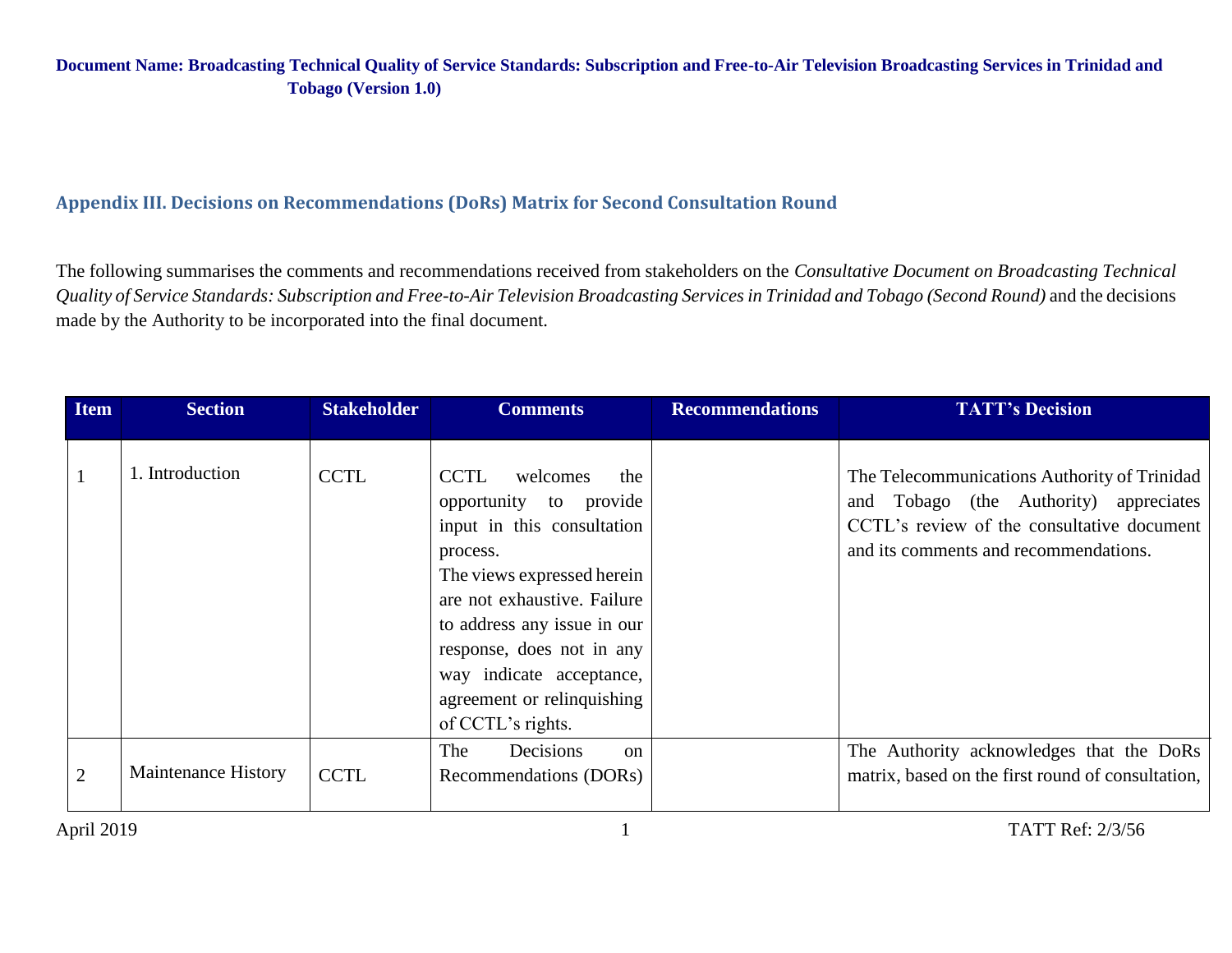| <b>Item</b> | <b>Section</b> | <b>Stakeholder</b> | <b>Comments</b>                                                                                                                                                                                                                     | <b>Recommendations</b> | <b>TATT's Decision</b>                                                                                                                                                                                                                                                                                                                                                                                                                                                                                                                                                                                                                                                                                                                                                                                |
|-------------|----------------|--------------------|-------------------------------------------------------------------------------------------------------------------------------------------------------------------------------------------------------------------------------------|------------------------|-------------------------------------------------------------------------------------------------------------------------------------------------------------------------------------------------------------------------------------------------------------------------------------------------------------------------------------------------------------------------------------------------------------------------------------------------------------------------------------------------------------------------------------------------------------------------------------------------------------------------------------------------------------------------------------------------------------------------------------------------------------------------------------------------------|
|             |                |                    | Matrix based on the first<br>round of consultation was<br>re-issued on or around<br>August 27, 2018. This was<br>done<br>correct<br>to<br>an<br>oversight, and incorporate<br>CCTL's response to the<br>first round of the process. |                        | re-issued<br>on August 27,<br>2018,<br>was<br>incorporating CCTL's response to the first<br>round of consultation, which had been<br>mistakenly omitted.<br>The DoRs were re-issued for an additional two<br>weeks (August 27, 2018 – September 10, 2018),<br>to allow all respondents to have the opportunity<br>to consider the revised matrix which included<br>CCTL's comments.<br>CCTL is kindly asked to note that several of<br>their comments in this second round were<br>already raised by CCTL in the first round. As<br>such, respondents had two weeks to review<br>comments similar to those submitted by CCTL<br>in this second round.<br>All stakeholders were notified via email of the<br>extended two weeks of consultation, and<br>notification of the consultation extension was |
|             |                |                    |                                                                                                                                                                                                                                     |                        | also advertised in the newspapers.                                                                                                                                                                                                                                                                                                                                                                                                                                                                                                                                                                                                                                                                                                                                                                    |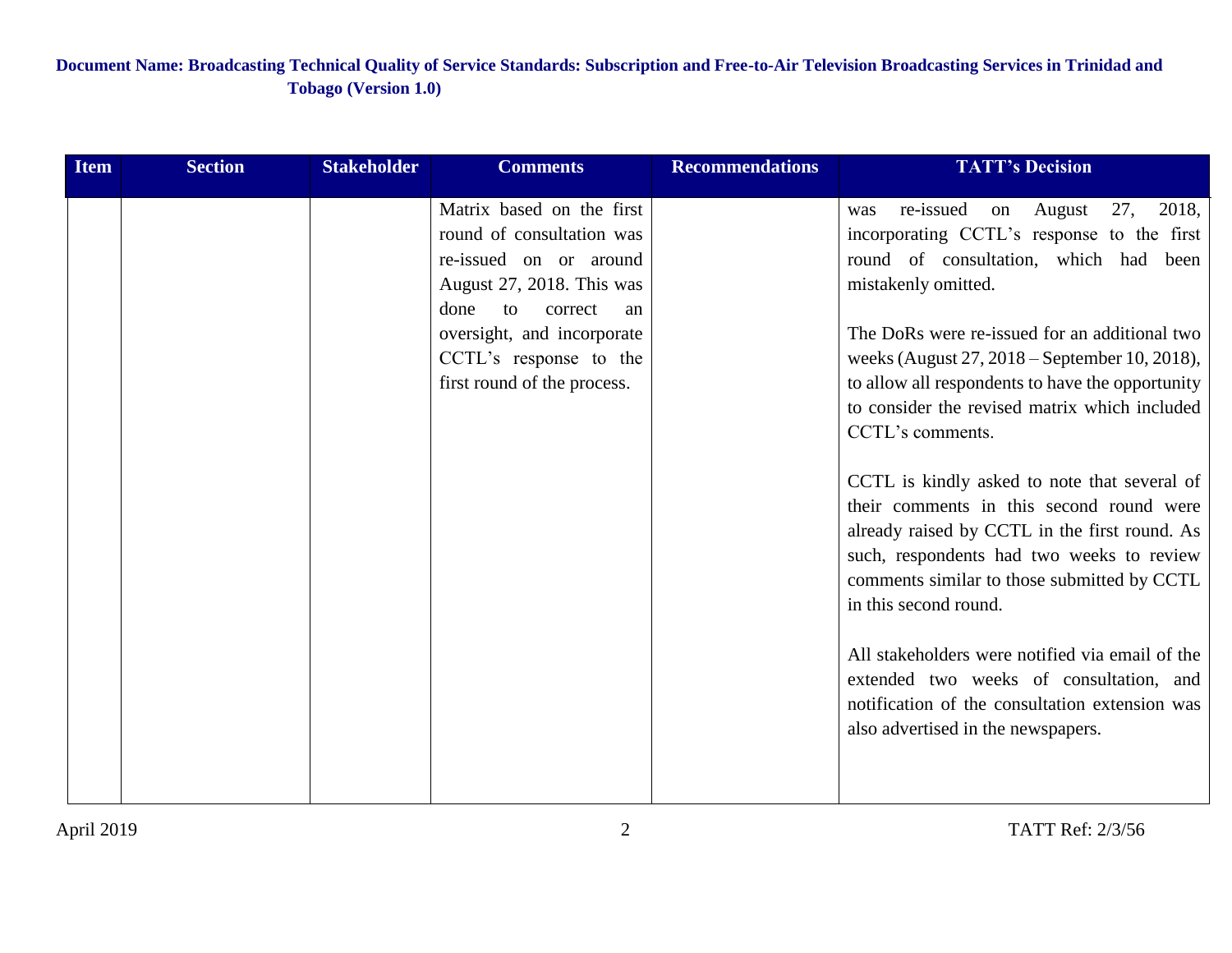| <b>Item</b> | <b>Section</b> | <b>Stakeholder</b> | <b>Comments</b>                                                                                                                                                                                                                                                                                                                                                                                                                                                                                                               | <b>Recommendations</b>                                                                                                                                                                        | <b>TATT's Decision</b>                                                                                                                                                                                                                                                                                                                                                                                                                                                  |
|-------------|----------------|--------------------|-------------------------------------------------------------------------------------------------------------------------------------------------------------------------------------------------------------------------------------------------------------------------------------------------------------------------------------------------------------------------------------------------------------------------------------------------------------------------------------------------------------------------------|-----------------------------------------------------------------------------------------------------------------------------------------------------------------------------------------------|-------------------------------------------------------------------------------------------------------------------------------------------------------------------------------------------------------------------------------------------------------------------------------------------------------------------------------------------------------------------------------------------------------------------------------------------------------------------------|
|             |                |                    | In light of the reissuing of<br>the DORs, CCTL considers<br>that a further round of<br>consultation<br>should<br>be<br>added to this process. As<br>such, a revised second<br>consultation<br>round<br>document should be issued.<br>This is necessary to ensure<br>the transparency of the<br>process. This will also<br>allow for a more thorough<br>process with meaningful<br>contributions,<br>as<br>other<br>respondents will have the<br>opportunity to consider and<br>comment on the views of<br>other stakeholders. | To<br>the<br>ensure<br>transparency<br>and<br>of<br>robustness<br>the<br><b>CCTL</b><br>process,<br>that a<br>recommends<br>third<br>round<br>of<br>consultation be added<br>to this process. | A review of the comments from the second<br>round of consultation does not identify any<br>comment or recommendation that warrants a<br>third round of consultation.<br>The Authority has the discretion to determine<br>whether or not a third round of consultation is<br>necessary, in accordance with its approved<br>consultation procedures.<br>In light of the above, the Authority does not<br>agree that a third round of public consultation is<br>warranted. |
| 3           | 1.2 Rationale  | <b>CCTL</b>        | In its response to round<br>one, CCTL sought to<br>distinguish between quality<br>service<br>of<br>standards<br>(whether customer service                                                                                                                                                                                                                                                                                                                                                                                     | establishing<br>In<br>standards<br>industry<br>TATT should abide by<br>the provisions of the<br>Act.                                                                                          | The Authority does not agree with CCTL's<br>assertion that technical standards are only<br>related<br>to technical systems.<br>Technical<br>standards are also established<br>to ensure<br>customers receive satisfactory quality of service                                                                                                                                                                                                                            |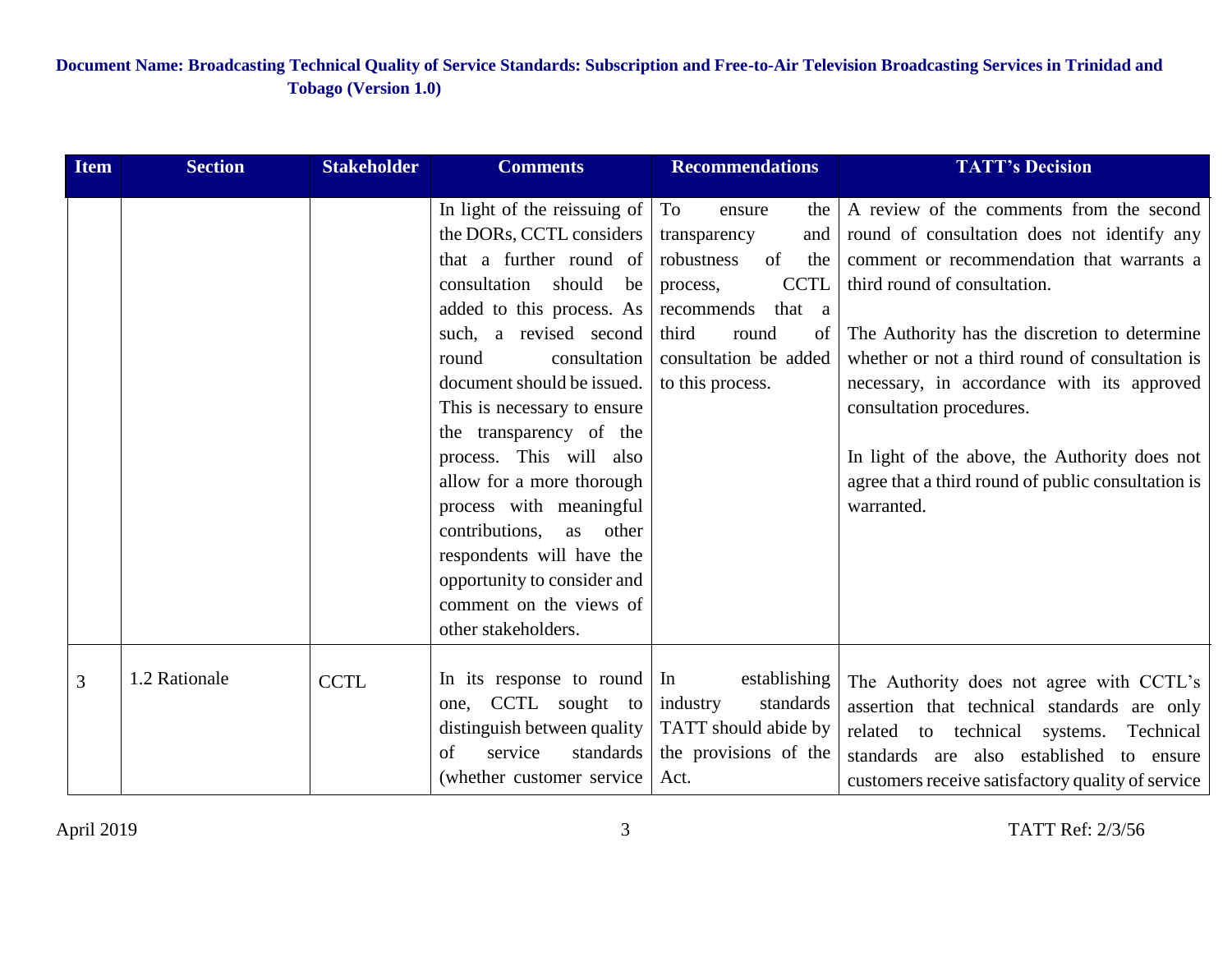| <b>Item</b> | <b>Section</b> | <b>Stakeholder</b> | <b>Comments</b>              | <b>Recommendations</b> | <b>TATT's Decision</b>                           |
|-------------|----------------|--------------------|------------------------------|------------------------|--------------------------------------------------|
|             |                |                    | or network related) vs.      |                        | (QoS) and, as such, are connected to customer    |
|             |                |                    | technical<br>industry        |                        | satisfaction.                                    |
|             |                |                    | standards. CCTL contends     |                        |                                                  |
|             |                |                    | that quality of service      |                        | For example, the draft Telecommunications        |
|             |                |                    | standards are related to     |                        | (Network Quality of Services) Regulations        |
|             |                |                    | efficiency and<br>business   |                        | includes the parameter Interconnection Link      |
|             |                |                    | satisfaction,<br>customer    |                        | Answer Bid Ratio. This parameter measures the    |
|             |                |                    | while technical standards    |                        | number of successful call attempts against the   |
|             |                |                    | established<br>more<br>are   |                        | total number of call attempts between operators. |
|             |                |                    | industry criteria or norms,  |                        | This standard influences the consumer-related    |
|             |                |                    | related<br>technical<br>to   |                        | QoS call set-up success rate standard, which has |
|             |                |                    | systems.                     |                        | a direct bearing on customers.                   |
|             |                |                    | Based on this distinction,   |                        | The Authority agrees that promulgation of        |
|             |                |                    | CCTL<br>views<br>making      |                        | regulations and the establishment of technical   |
|             |                |                    | regulations<br>related<br>to |                        | standards require distinct and separate          |
|             |                |                    | customers<br>service         |                        | processes.                                       |
|             |                |                    | standards,<br>and<br>the     |                        |                                                  |
|             |                |                    | establishment of technical   |                        |                                                  |
|             |                |                    | standards, as distinct and   |                        |                                                  |
|             |                |                    | separate processes. This     |                        |                                                  |
|             |                |                    | distinction is captured in   |                        |                                                  |
|             |                |                    | Telecommunications<br>the    |                        |                                                  |
|             |                |                    | Section $(78)$ $(1)$<br>Act. |                        |                                                  |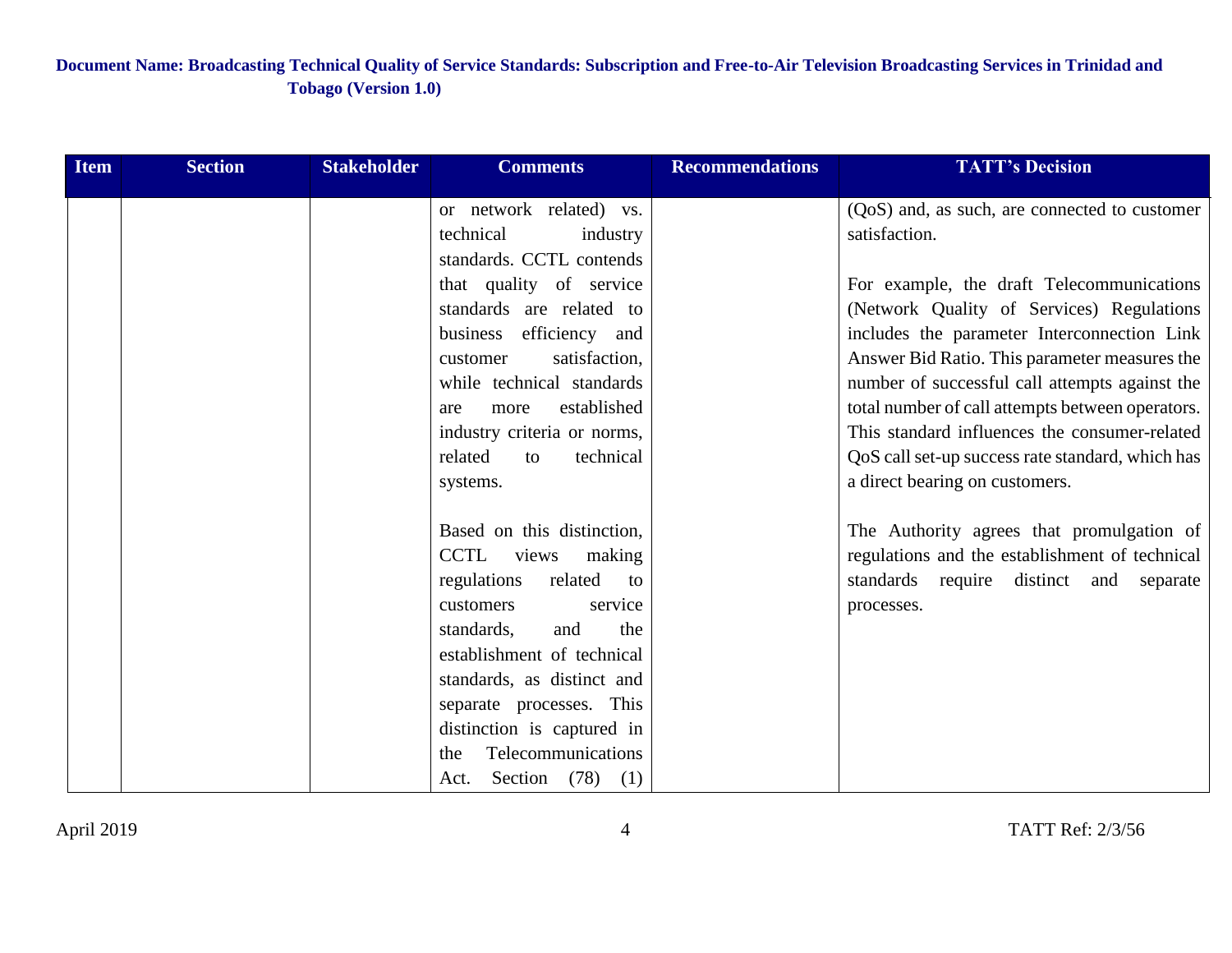| <b>Item</b> | <b>Section</b> | <b>Stakeholder</b> | <b>Comments</b>                         | <b>Recommendations</b> | <b>TATT's Decision</b> |
|-------------|----------------|--------------------|-----------------------------------------|------------------------|------------------------|
|             |                |                    | addresses the making of                 |                        |                        |
|             |                |                    | regulations,<br>including               |                        |                        |
|             |                |                    | quality of<br>service                   |                        |                        |
|             |                |                    | standards, while Part V,                |                        |                        |
|             |                |                    | Section $(45)$<br>addresses             |                        |                        |
|             |                |                    | technical<br>industry                   |                        |                        |
|             |                |                    | standards.                              |                        |                        |
|             |                |                    |                                         |                        |                        |
|             |                |                    | With respect to technical<br>standards, |                        |                        |
|             |                |                    | Section $45$ (1) provides               |                        |                        |
|             |                |                    | that;                                   |                        |                        |
|             |                |                    |                                         |                        |                        |
|             |                |                    | "Subject to the other                   |                        |                        |
|             |                |                    | provisions of this Act,                 |                        |                        |
|             |                |                    | concessionaires<br>and                  |                        |                        |
|             |                |                    | licensees may implement                 |                        |                        |
|             |                |                    | such technical standards as             |                        |                        |
|             |                |                    | they deem appropriate and               |                        |                        |
|             |                |                    | which are in conformity                 |                        |                        |
|             |                |                    | with accepted international             |                        |                        |
|             |                |                    | standards."                             |                        |                        |
|             |                |                    | and $(2)$ states,                       |                        |                        |
|             |                |                    |                                         |                        |                        |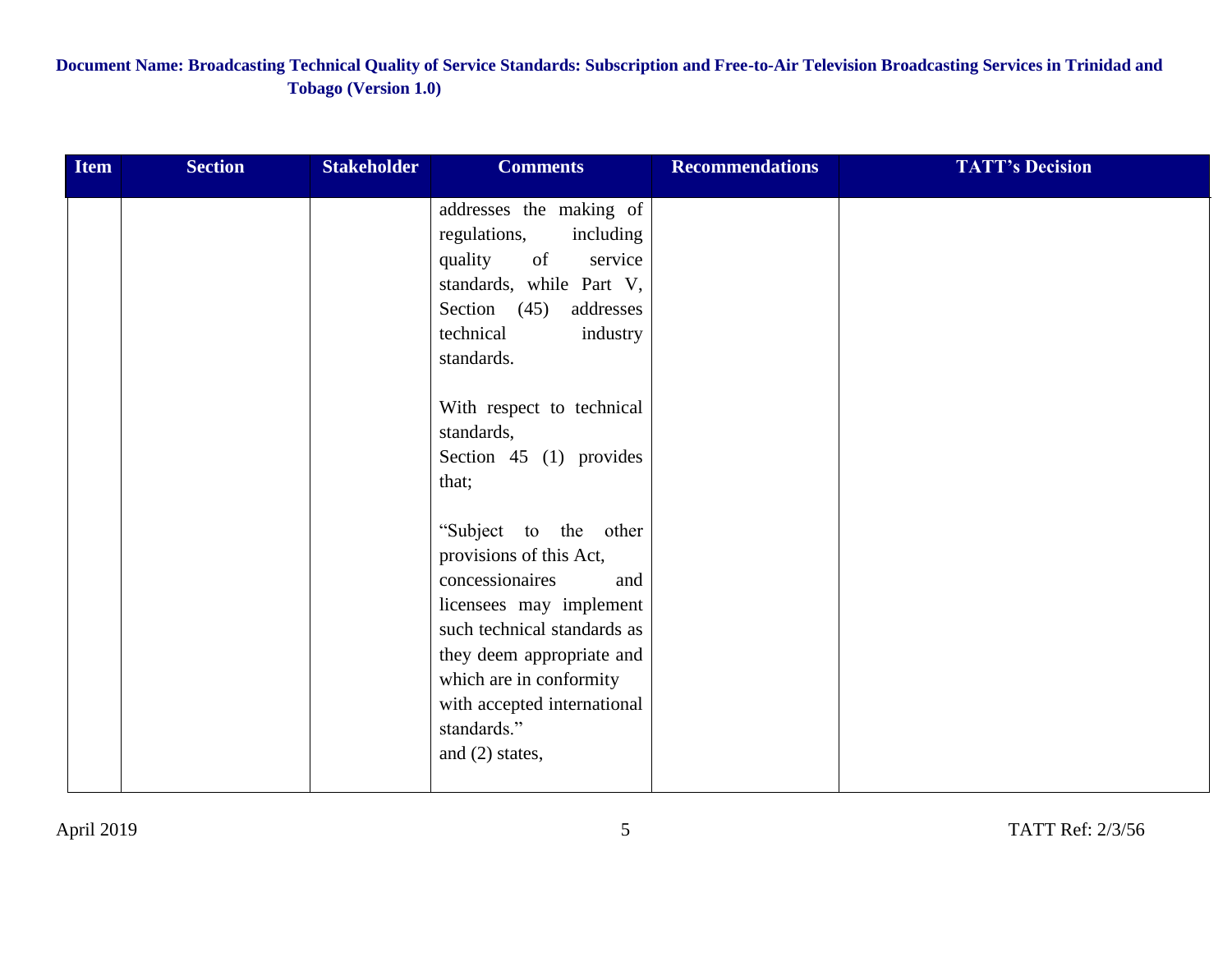| <b>Item</b> | <b>Section</b> | <b>Stakeholder</b> | <b>Comments</b>                                                                                                                                                                        | <b>Recommendations</b> | <b>TATT's Decision</b> |
|-------------|----------------|--------------------|----------------------------------------------------------------------------------------------------------------------------------------------------------------------------------------|------------------------|------------------------|
|             |                |                    | "Notwithstanding<br>subsection<br>(1),<br>the<br>Authority may identify,<br>adopt or establish preferred<br>technical standards."                                                      |                        |                        |
|             |                |                    | The process to define<br>technical standards is also<br>addressed<br>$\overline{\text{in}}$<br>Section<br>$(18)(1)$ which lists among<br>the powers and or functions<br>of the Office; |                        |                        |
|             |                |                    | "establish national<br>(d)<br>telecommunications<br>industry standards<br>and<br>technical standards,"<br>(f) "advise the Minister<br>on technical standards."                         |                        |                        |
|             |                |                    | With respect to the making<br>of regulations, the process<br>is set out in Section 78(1).<br>The process provides that                                                                 |                        |                        |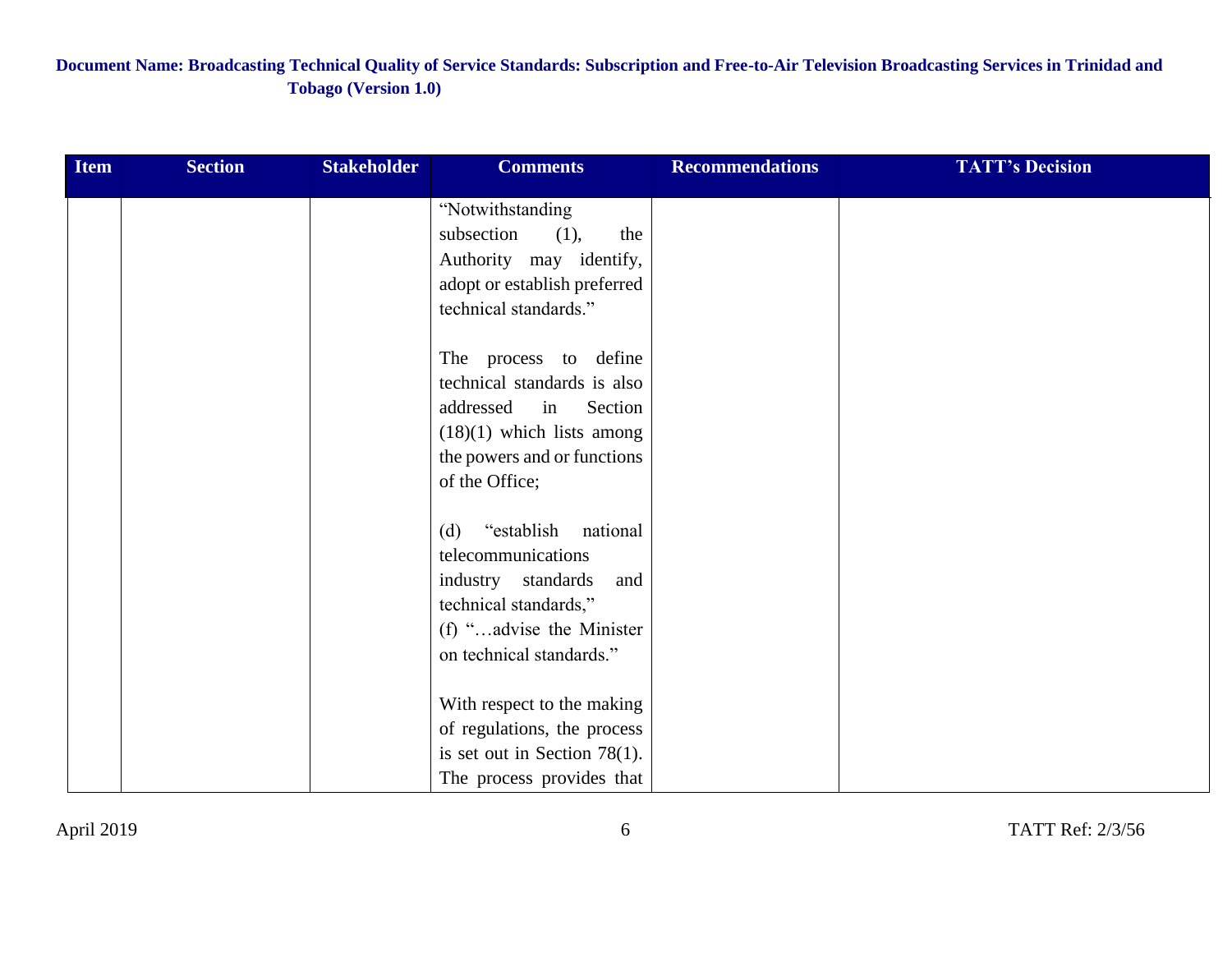| <b>Item</b> | <b>Section</b> | <b>Stakeholder</b> | <b>Comments</b>                                                                                                                                                                                                                                                                                                                               | <b>Recommendations</b> | <b>TATT's Decision</b>                                                                                                                                                                                                                                                                                                                                                                                                                                                                                          |
|-------------|----------------|--------------------|-----------------------------------------------------------------------------------------------------------------------------------------------------------------------------------------------------------------------------------------------------------------------------------------------------------------------------------------------|------------------------|-----------------------------------------------------------------------------------------------------------------------------------------------------------------------------------------------------------------------------------------------------------------------------------------------------------------------------------------------------------------------------------------------------------------------------------------------------------------------------------------------------------------|
|             |                |                    | Minister<br>the<br><sub>on</sub><br>recommendations<br>from<br>TATT make regulations,<br>subject<br>negative<br>to<br>resolution by Parliament.                                                                                                                                                                                               |                        |                                                                                                                                                                                                                                                                                                                                                                                                                                                                                                                 |
|             |                |                    | the revised DORs,<br>In.                                                                                                                                                                                                                                                                                                                      |                        | The establishment of technical standards in this                                                                                                                                                                                                                                                                                                                                                                                                                                                                |
|             |                |                    | TATT concedes that these<br>are separate and distinct<br>processes, however it<br>maintains that it intends to<br>regulations<br>propose<br>relating<br>to<br>the<br>establishment of industry<br>standards, in the same<br>manner as in proposing<br>regulations relating<br>to<br>rights<br>consumer<br>and<br>obligations. This is clearly |                        | document and the implementation of QoS<br>regulations are both interrelated and are<br>essentially aimed at prescribing a satisfactory<br>level of service to customers. These standards<br>are predicated on section 45 of the<br>Telecommunications Act of Trinidad and<br>Tobago, Chap. 47:31 (the Act). Where the<br>Authority is of the view that QoS regulations<br>should also be established, it will do so in<br>accordance with section 78 of the Act and the<br>Authority's consultation procedures. |
|             |                |                    | contrary to the provisions                                                                                                                                                                                                                                                                                                                    |                        | The Authority is empowered under section 78                                                                                                                                                                                                                                                                                                                                                                                                                                                                     |
|             |                |                    | of the Act as cited above. In<br>establishing<br>industry<br>standards TATT should                                                                                                                                                                                                                                                            |                        | to "make such Regulations,  as may be<br>required for the purposes of the Act". CCTL is<br>asked to note that the Authority is not limited to<br>recommending only regulations listed in (a) to                                                                                                                                                                                                                                                                                                                 |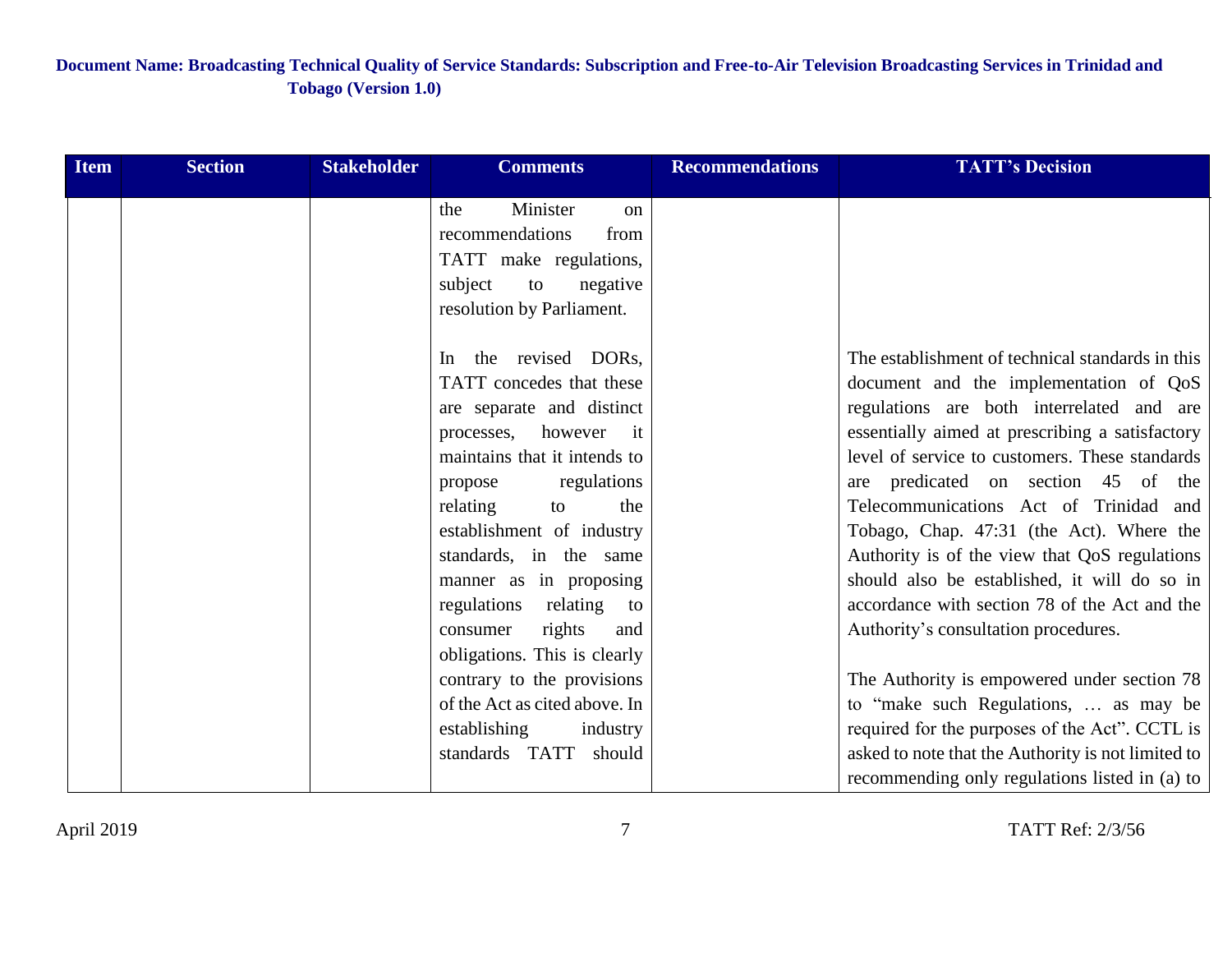| <b>Item</b> | <b>Section</b> | <b>Stakeholder</b> | <b>Comments</b>                                           | <b>Recommendations</b>                            | <b>TATT's Decision</b>                                                                                                                                                                                                                                               |
|-------------|----------------|--------------------|-----------------------------------------------------------|---------------------------------------------------|----------------------------------------------------------------------------------------------------------------------------------------------------------------------------------------------------------------------------------------------------------------------|
|             |                |                    | abide by the provisions of<br>the Act.                    |                                                   | (k) of section 78 but can recommend any<br>regulation it considers appropriate to give effect<br>to the Act.                                                                                                                                                         |
|             |                |                    |                                                           |                                                   | Where the Authority considers it appropriate, it<br>may propose the requisite recommendations for<br>regulations on technical standards, in<br>accordance with its powers to so do granted<br>under the Act and the Authority's approved<br>consultation procedures. |
|             |                |                    | Not only is what is being                                 | <b>CCTL</b><br>recommends                         | The Authority notes that analogous services are                                                                                                                                                                                                                      |
|             |                |                    | <b>TATT</b><br>proposed<br>by                             | that<br>regulatory                                | being offered by over-the-top (OTT) providers.                                                                                                                                                                                                                       |
|             |                |                    | contrary to the intentions of                             | should be<br>resources                            | However, it is not intended that this document                                                                                                                                                                                                                       |
|             |                |                    | the Act, such regulations<br>also run counter to industry | focused on addressing<br>current industry issues, | treat with the regulating of OTTs. A new<br>section 1.5 entitled, "Scope", within the final                                                                                                                                                                          |
|             |                |                    | Technology<br>trends.                                     | including<br>how to                               | document has been included to indicate that this                                                                                                                                                                                                                     |
|             |                |                    | developments<br>have                                      | address the market                                | document does not deal with the broadcasting                                                                                                                                                                                                                         |
|             |                |                    | facilitated<br>fundamental                                | challenges posed by                               | technical QoS standards related to OTTs.                                                                                                                                                                                                                             |
|             |                |                    | structural market shifts and                              | OTTs. In<br>general,                              |                                                                                                                                                                                                                                                                      |
|             |                |                    | resulting in the provision of                             | TATT should revisit                               | Policies in relation to the provision of OTT                                                                                                                                                                                                                         |
|             |                |                    | services via the Internet.                                | its overall regulatory                            | services are currently on the regulatory agenda                                                                                                                                                                                                                      |
|             |                |                    | This has spawned new over                                 | agenda, in light of                               | of the Authority and are being addressed via its                                                                                                                                                                                                                     |
|             |                |                    | the top service providers.                                |                                                   | consultative document, Discussion Paper on                                                                                                                                                                                                                           |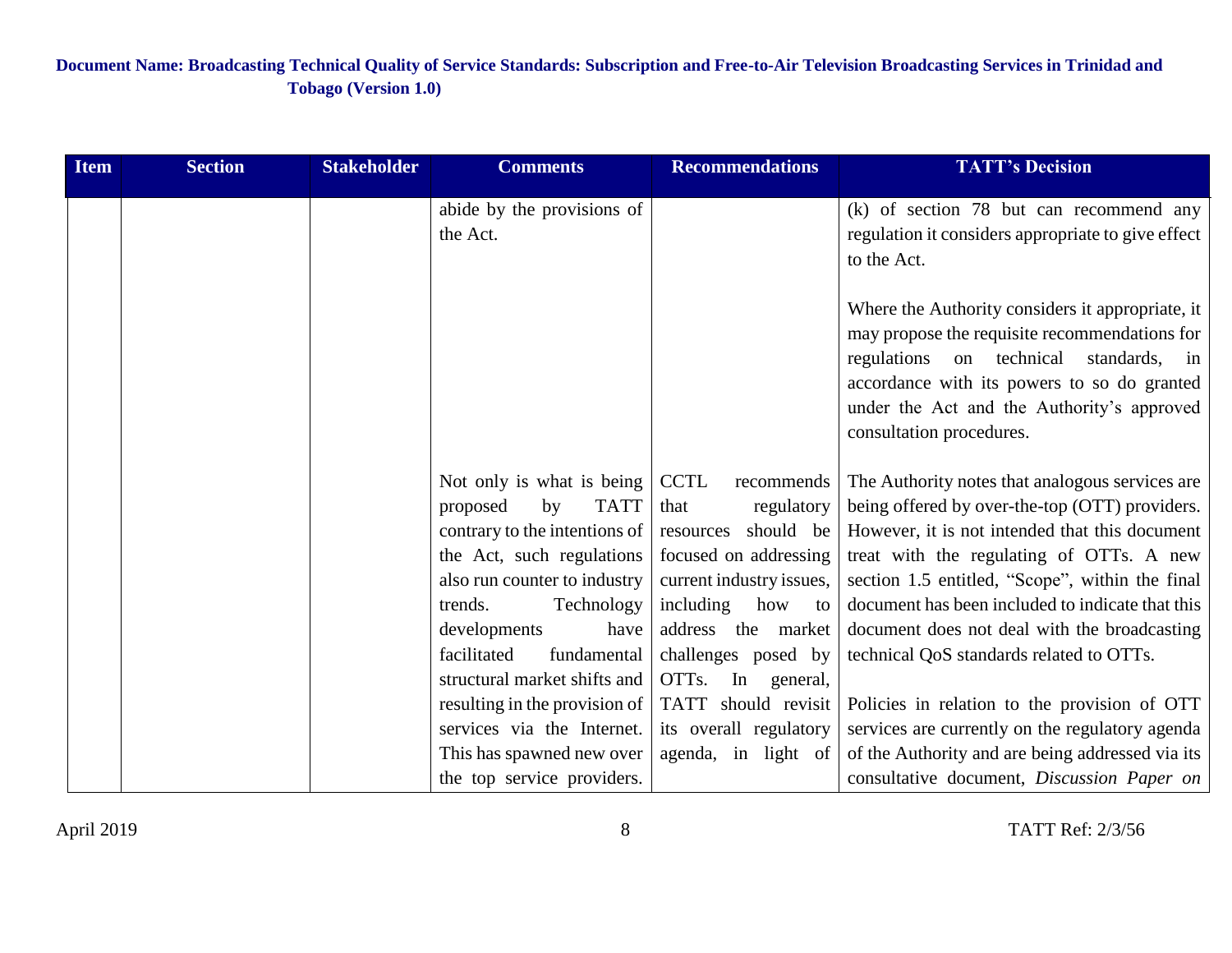| <b>Item</b> | <b>Section</b> | <b>Stakeholder</b> | <b>Comments</b>                                                                                                                                                                                                                                                                                                                                                                                                                                                                                                                                                                                                                        | <b>Recommendations</b>          | <b>TATT's Decision</b>                                                                                                                                                                |
|-------------|----------------|--------------------|----------------------------------------------------------------------------------------------------------------------------------------------------------------------------------------------------------------------------------------------------------------------------------------------------------------------------------------------------------------------------------------------------------------------------------------------------------------------------------------------------------------------------------------------------------------------------------------------------------------------------------------|---------------------------------|---------------------------------------------------------------------------------------------------------------------------------------------------------------------------------------|
|             |                |                    | Increasingly,<br>consumers<br>are opting to use the<br>services of new, unlicensed<br>over the top (OTTs)<br>providers instead of the<br>traditional<br>services of<br>broadcasters.<br>OTT providers are not<br>subject to the same rules<br>and regulations as licensed<br>providers. So while they<br>are allowed to compete<br>with licensed providers,<br>any regulations relating to<br>technical service standards<br>would not relate to them.<br>On the other hand, licensed<br>providers, that are already<br>disadvantaged given the<br>uneven playing field in<br>which they operate, would<br>have to bear the additional | market<br>current<br>realities. | Net Neutrality and OTT Services in Trinidad<br>and Tobago. This discussion paper seeks to<br>establish the regulatory regime for OTT<br>services and the treatment of net neutrality. |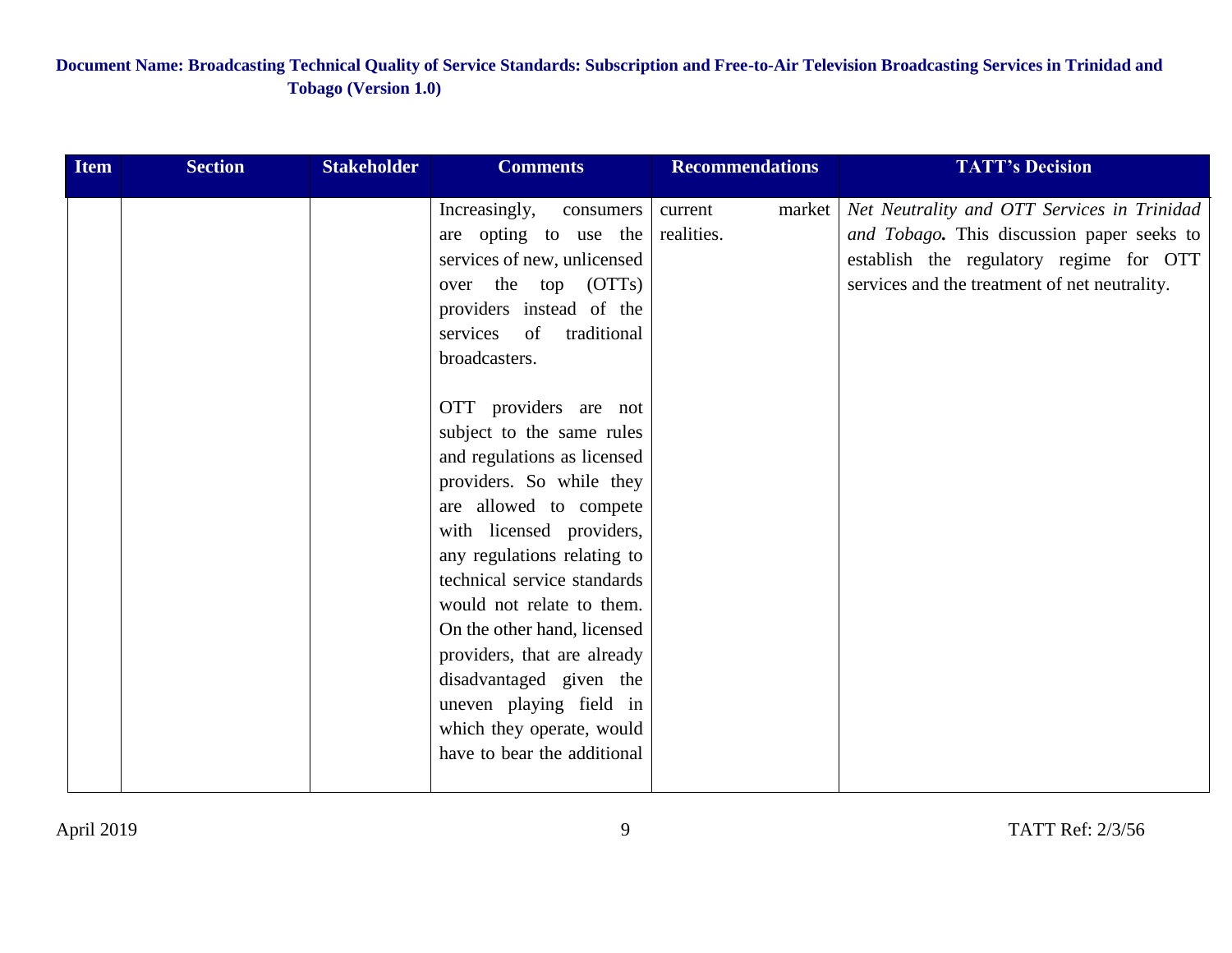| <b>Item</b> | <b>Section</b> | <b>Stakeholder</b> | <b>Comments</b>                                                                                                                                                                                                                                                                                                          | <b>Recommendations</b>                                                                                                                                                                                                                             | <b>TATT's Decision</b>                                                                                                                                                                                                                                                                                                                                                                                                          |
|-------------|----------------|--------------------|--------------------------------------------------------------------------------------------------------------------------------------------------------------------------------------------------------------------------------------------------------------------------------------------------------------------------|----------------------------------------------------------------------------------------------------------------------------------------------------------------------------------------------------------------------------------------------------|---------------------------------------------------------------------------------------------------------------------------------------------------------------------------------------------------------------------------------------------------------------------------------------------------------------------------------------------------------------------------------------------------------------------------------|
|             |                |                    | costs of complying with<br>such regulations.                                                                                                                                                                                                                                                                             |                                                                                                                                                                                                                                                    |                                                                                                                                                                                                                                                                                                                                                                                                                                 |
|             |                |                    | In the context of current<br>market realities, CCTL is<br>of the considered view that<br>the market would be better<br>served by focusing on and<br>addressing current industry<br>issues, such as how to<br>address<br>the<br>market<br>challenges posed by OTTs.                                                       |                                                                                                                                                                                                                                                    |                                                                                                                                                                                                                                                                                                                                                                                                                                 |
|             |                |                    | With respect to regulations<br>based on the consultation<br>on consumer rights and<br>obligation policy (CROP),<br>despite the fact that this<br>process was completed<br>over three years ago, and<br>regulations proposed are<br>still pending, TATT claims<br>these<br>pending<br>that<br>regulations<br>still<br>are | have<br>years<br>passed<br>the<br><b>CROP</b><br>since<br>document<br>was<br>published, and in light<br>of the<br>speed of<br>industry and market<br>transformation,<br>we<br>recommend that<br>the<br>recommendations set<br>out in the July 2014 | Given that over three The regulations proposed pursuant to the<br>Consumer Rights and Obligations Policy<br>(CROP) (2014) are currently before the<br>Authority's line Ministry for onward<br>progression and promulgation. The draft<br>regulations remain relevant to today's market<br>and the Authority does not, therefore, consider<br>it necessary to further revise and consult upon<br>these regulations at this time. |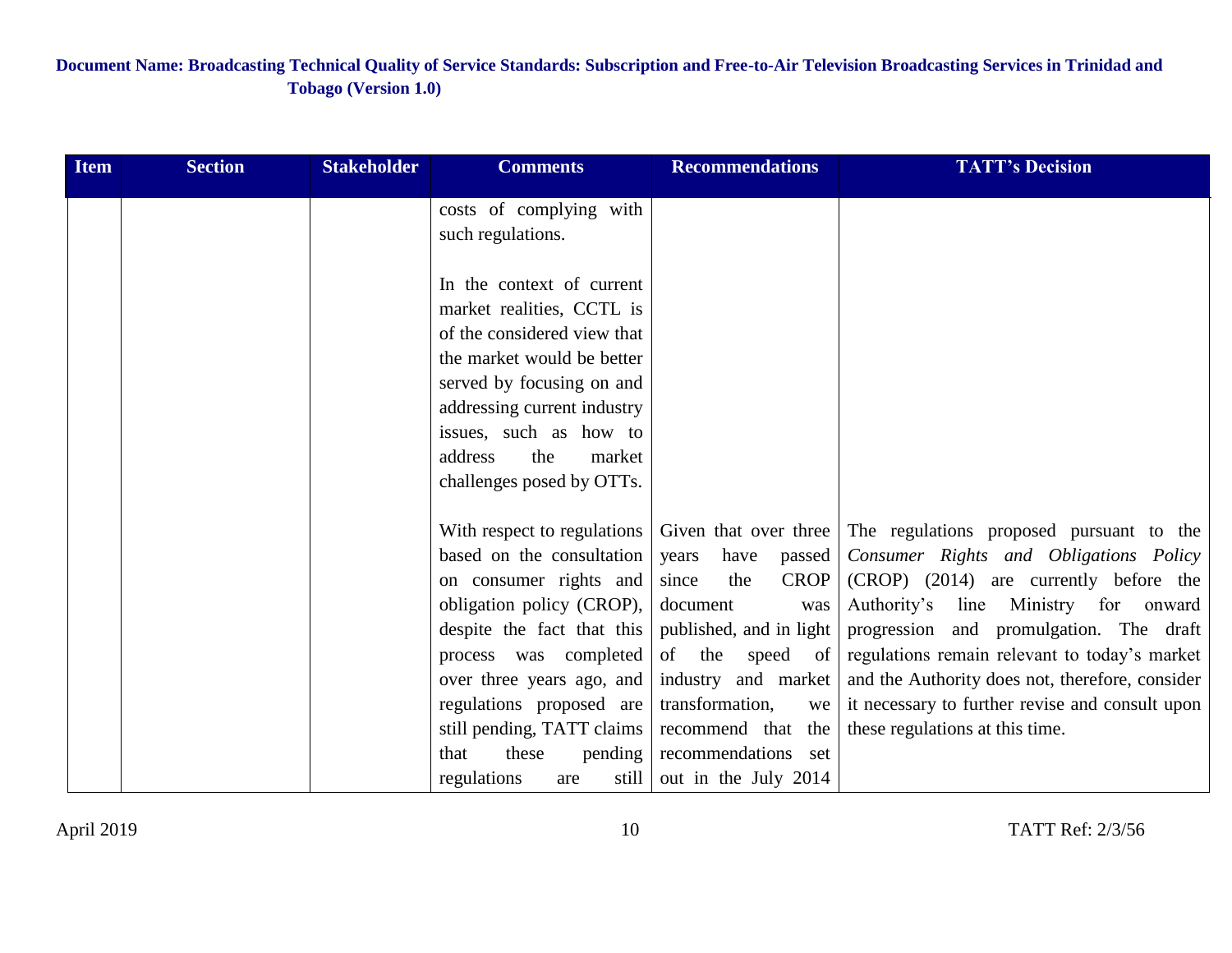| <b>Item</b> | <b>Section</b> | <b>Stakeholder</b> | <b>Comments</b>                 | <b>Recommendations</b>  | <b>TATT's Decision</b> |
|-------------|----------------|--------------------|---------------------------------|-------------------------|------------------------|
|             |                |                    | relevant. TATT makes this       | CROP document are       |                        |
|             |                |                    | claim<br>without                | revisited through a     |                        |
|             |                |                    | substantiating this position.   | round<br>of<br>new      |                        |
|             |                |                    |                                 | before<br>consultation, |                        |
|             |                |                    | TATT further argues (in         | proceeding to make      |                        |
|             |                |                    | the Revised DORs), that         | regulations on dated    |                        |
|             |                |                    |                                 | policy positions.       |                        |
|             |                |                    | " Any revision to the           |                         |                        |
|             |                |                    | CROP may imply<br><sub>a</sub>  |                         |                        |
|             |                |                    | consequential revision to       |                         |                        |
|             |                |                    | the attendant regulations.      |                         |                        |
|             |                |                    | Hence the CROP document         |                         |                        |
|             |                |                    | be revisited, if<br>can         |                         |                        |
|             |                |                    | required, subsequent to the     |                         |                        |
|             |                |                    | enactment of the proposed       |                         |                        |
|             |                |                    | regulations."                   |                         |                        |
|             |                |                    |                                 |                         |                        |
|             |                |                    | <b>CCTL</b><br>questions<br>the |                         |                        |
|             |                |                    | rationale of proceeding to      |                         |                        |
|             |                |                    | make regulations, which         |                         |                        |
|             |                |                    | are binding on service          |                         |                        |
|             |                |                    | providers (i.e. licensed        |                         |                        |
|             |                |                    | providers), only to reopen      |                         |                        |
|             |                |                    | the process due to the          |                         |                        |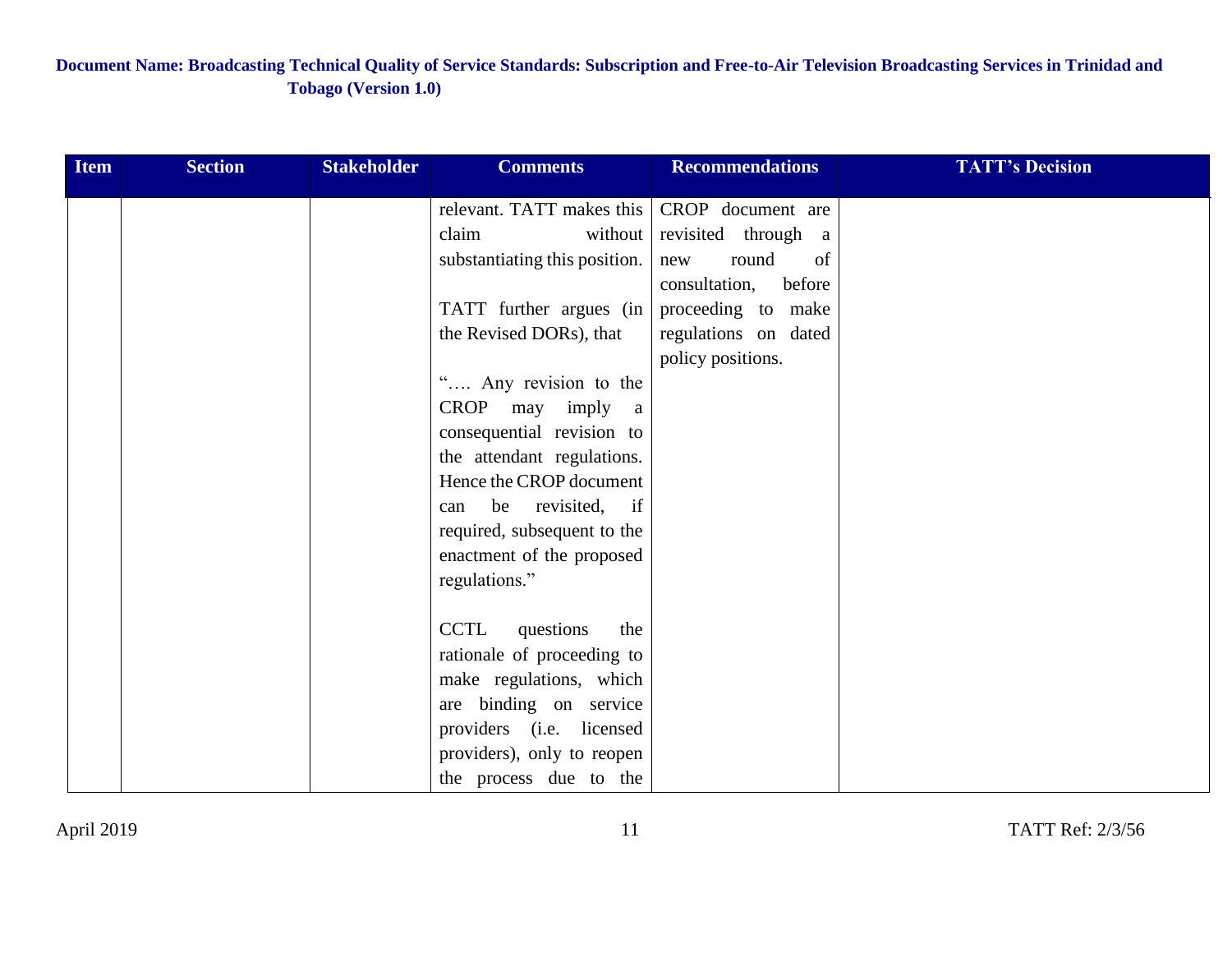| <b>Item</b>    | <b>Section</b> | <b>Stakeholder</b> | <b>Comments</b>                                                                                                                                                                                                                                                                                                                                                                    | <b>Recommendations</b>                                                                                                                                                | <b>TATT's Decision</b>                                                                                                                                                                                                                                                                                                                                                                                                                                                                                                                                     |
|----------------|----------------|--------------------|------------------------------------------------------------------------------------------------------------------------------------------------------------------------------------------------------------------------------------------------------------------------------------------------------------------------------------------------------------------------------------|-----------------------------------------------------------------------------------------------------------------------------------------------------------------------|------------------------------------------------------------------------------------------------------------------------------------------------------------------------------------------------------------------------------------------------------------------------------------------------------------------------------------------------------------------------------------------------------------------------------------------------------------------------------------------------------------------------------------------------------------|
|                |                |                    | regulations being based on<br>dated policy prescriptions.<br>more efficient and<br>$\mathsf{A}$<br>transparent process would<br>amend<br>to<br>policy<br>be<br>recommendations to take<br>account of market trends<br>before making regulations.<br>This would also improve<br>regulatory certainty.                                                                               |                                                                                                                                                                       |                                                                                                                                                                                                                                                                                                                                                                                                                                                                                                                                                            |
| $\overline{4}$ | 1.2 Purpose    | <b>CCTL</b>        | With respect to plans to<br>regulations<br>propose<br>pursuant to the consultation<br>"Broadcasting<br><sub>on</sub><br>Technical<br>Quality of<br>Standards:<br>Service<br>Subscription and Free-to-<br>Air Television Services in<br>Trinidad and Tobago",<br>TATT maintains that such<br>regulations<br>would<br>be<br>consulted on in line with<br>consultation<br>procedures, | In<br>establishing<br>standards<br>industry<br>TATT should abide by<br>the provisions of the<br>Act,<br>particularly<br>sections $18(1)$ , $45(1)$ ,<br>and $45(2)$ . | As stated earlier, where the Authority considers<br>it appropriate, it may propose the requisite<br>recommendations for regulations on technical<br>standards, in accordance with the provisions of<br>the Act and the Authority's approved<br>consultation procedures.<br>The Authority intends to incorporate these<br>standards into Schedule F of a Type 5<br>concession. Section 1.1 of the final document<br>states: "This Broadcasting Technical QoS<br>document also provides a much needed update<br>to the broadcasting technical QoS indicators |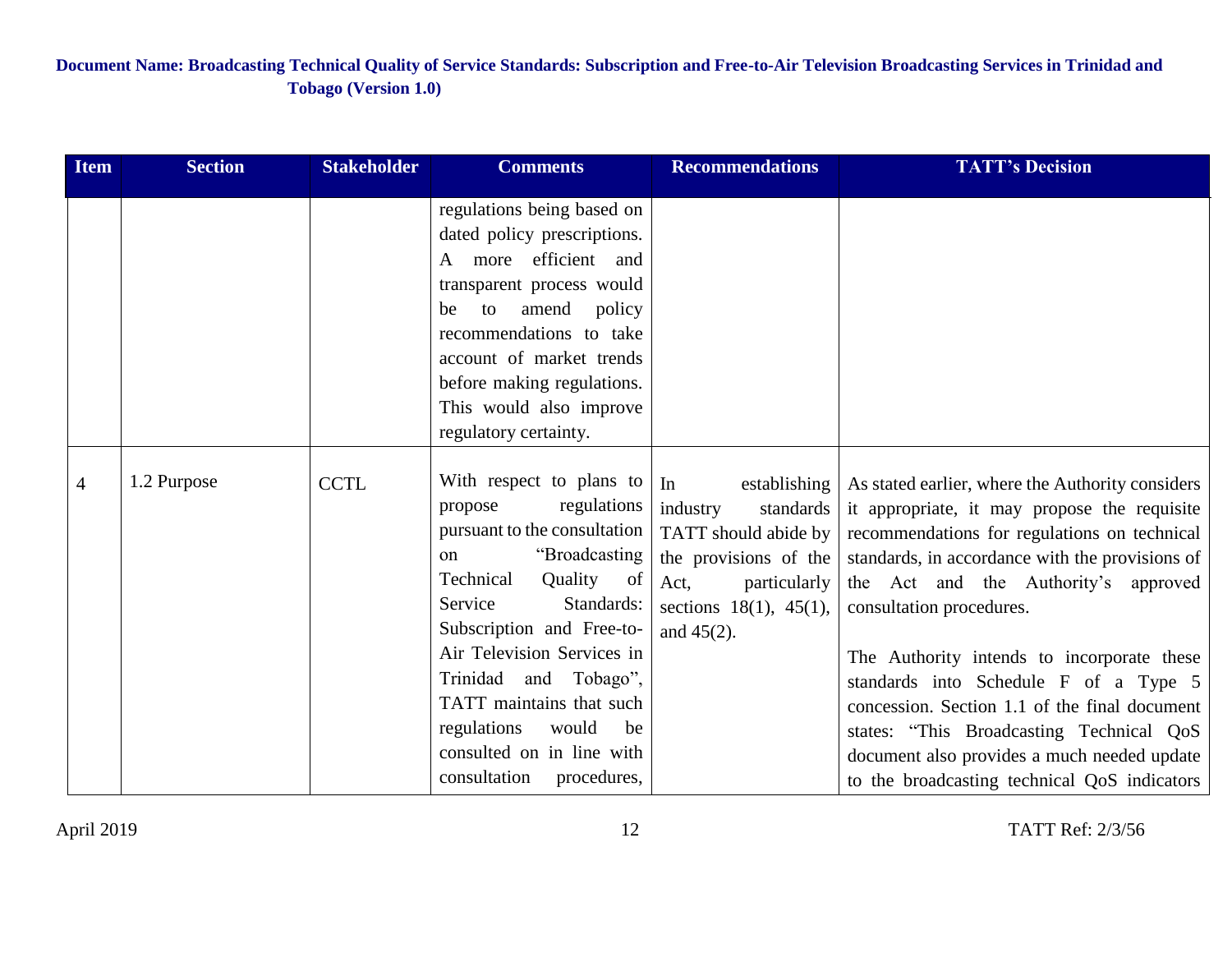| <b>Item</b> | <b>Section</b>      | <b>Stakeholder</b> | <b>Comments</b>                                                                                                                                                                                                                                                                                                                                                            | <b>Recommendations</b>                                                                          | <b>TATT's Decision</b>                                                                                                                                                                                                                                                                                                                                                                                                                                                                                                                                                                      |
|-------------|---------------------|--------------------|----------------------------------------------------------------------------------------------------------------------------------------------------------------------------------------------------------------------------------------------------------------------------------------------------------------------------------------------------------------------------|-------------------------------------------------------------------------------------------------|---------------------------------------------------------------------------------------------------------------------------------------------------------------------------------------------------------------------------------------------------------------------------------------------------------------------------------------------------------------------------------------------------------------------------------------------------------------------------------------------------------------------------------------------------------------------------------------------|
|             |                     |                    | before being submitted to<br>the Minister for approval<br>by Parliament.<br>CCTL reiterates the points<br>made above with respect to<br>the distinction between the<br>process to recommend and<br>regulations,<br>approve<br>including general quality of<br>service regulations,<br>as<br>opposed to the process for<br>establishing<br>technical<br>industry standards. |                                                                                                 | referenced in Schedule F of a Type 5<br>subscription<br>concession,<br>under<br>which<br>broadcasters are authorised." Section 2.1 is also<br>instructive in this regard, as it states: "The<br>Authority shall incorporate these standards into<br>Schedule F of a Type 5 concession for the<br>quality requirements of an analogue cable<br>television system."<br>Sections 2.2.1, 2.2.3 (formerly 2.3), 3.1 and 3.2<br>of the document have also been amended to<br>make it clear that it is intended that these<br>standards be incorporated into Schedule F of a<br>Type 5 concession. |
| 5           | Concluding Comments | <b>CCTL</b>        | CCTL looks forward to<br>providing further input in<br>subsequent phases of this<br>process.                                                                                                                                                                                                                                                                               |                                                                                                 |                                                                                                                                                                                                                                                                                                                                                                                                                                                                                                                                                                                             |
| 6           | 2.2.1               | Digicel            | assumptions<br>of<br>The<br>"Maximum Recommended<br>Delay" made in Table 1 are<br>highly dependent on the<br><b>STB</b><br>features<br>and<br>enhancements. Specifically                                                                                                                                                                                                   | We recommend to<br>have the start time<br>increase to a<br>maximum of 60<br>seconds in order to | In relation to the system start-up time, the<br>Authority does not agree with Digicel's<br>recommendation to increase the maximum<br>recommended delay to 60 seconds. The<br>maximum recommended delay of 10 seconds,                                                                                                                                                                                                                                                                                                                                                                       |

April 2019 TATT Ref: 2/3/56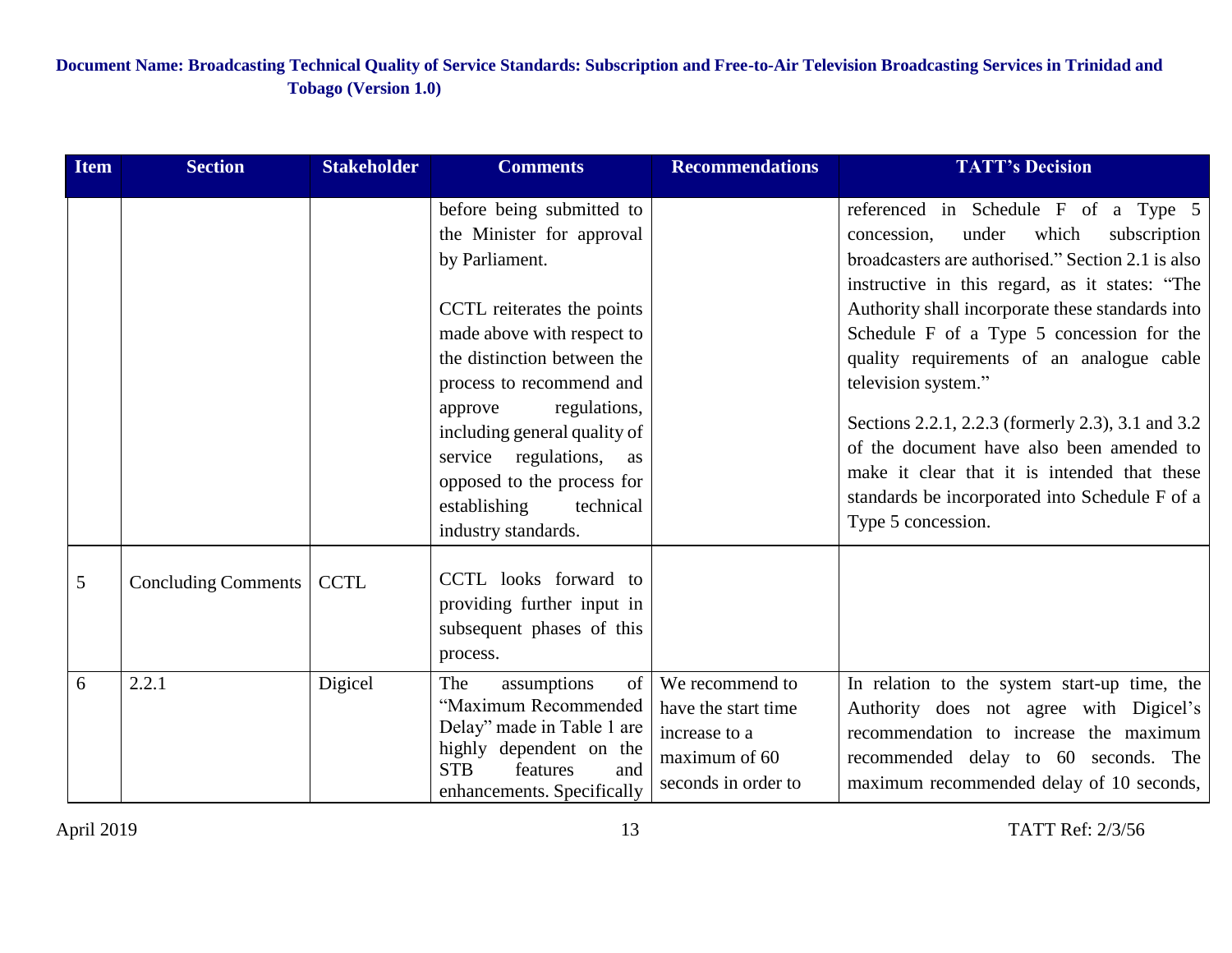| <b>Item</b>    | <b>Section</b> | <b>Stakeholder</b> | <b>Comments</b>                                                                                                                                                                                                                                                                         | <b>Recommendations</b>                                                                                                                             | <b>TATT's Decision</b>                                                                                                                                                                                                                                                                                                                                                                                                                                                                                                                                                                                                                                                                                                                      |
|----------------|----------------|--------------------|-----------------------------------------------------------------------------------------------------------------------------------------------------------------------------------------------------------------------------------------------------------------------------------------|----------------------------------------------------------------------------------------------------------------------------------------------------|---------------------------------------------------------------------------------------------------------------------------------------------------------------------------------------------------------------------------------------------------------------------------------------------------------------------------------------------------------------------------------------------------------------------------------------------------------------------------------------------------------------------------------------------------------------------------------------------------------------------------------------------------------------------------------------------------------------------------------------------|
|                |                |                    | the startup time comprises<br><b>OS</b><br>the<br>of<br>boot<br>sequence/self-check,<br>welcome<br>graphics,<br>software update checks,<br>channel<br>multicast<br>last<br>joins, etc.<br>These are all geared to<br>improving the QoE to the<br>customers<br>using<br>the<br>services. | facilitate future<br>addons to the service.                                                                                                        | specified in Table 2 (formerly Table 1) in the<br>final document, is consistent with the DSL<br>Forum Technical Report TR-126 Triple-play<br>Services Quality of Experience $(QoE)$<br>Requirements 13 December 2006. Also, a<br>maximum of 60 seconds for this standard may<br>be unreasonable to a customer.<br>It is expected that the service provider will<br>manage any delays attributed to future add-ons<br>to the service, to ensure that the maximum delay<br>does not exceed 10 seconds. For example,<br>decisions can be made in the choice of STB<br>and/or the amount of boot information stored on<br>the network (as opposed to the STB) in order to<br>maintain a system start-up time within the<br>prescribed standard. |
| $\overline{7}$ | 2.2.1          | Digicel            | Referencing table 1, the<br>ability to capture these<br>"User Action" from every<br>customer's STB doesn't<br>currently exist. Sufficient<br>time will be needed to<br>assess with the vendors                                                                                          | Can<br>the<br>Authority<br>clarify if these metrics<br>are required from ALL<br>customers' STB or is it<br>via a standard test of<br>the services? | The Authority will not require metrics from all<br>customers. Instead it will, from time to time,<br>conduct standards testing. Section 2.2.3.2<br>(formerly section $2.2.1.2$ ) of the document,<br>which refers to table $2$ (formerly table 1), has<br>been amended to reflect this accordingly, as<br>follows: "Compliance testing of these standards                                                                                                                                                                                                                                                                                                                                                                                   |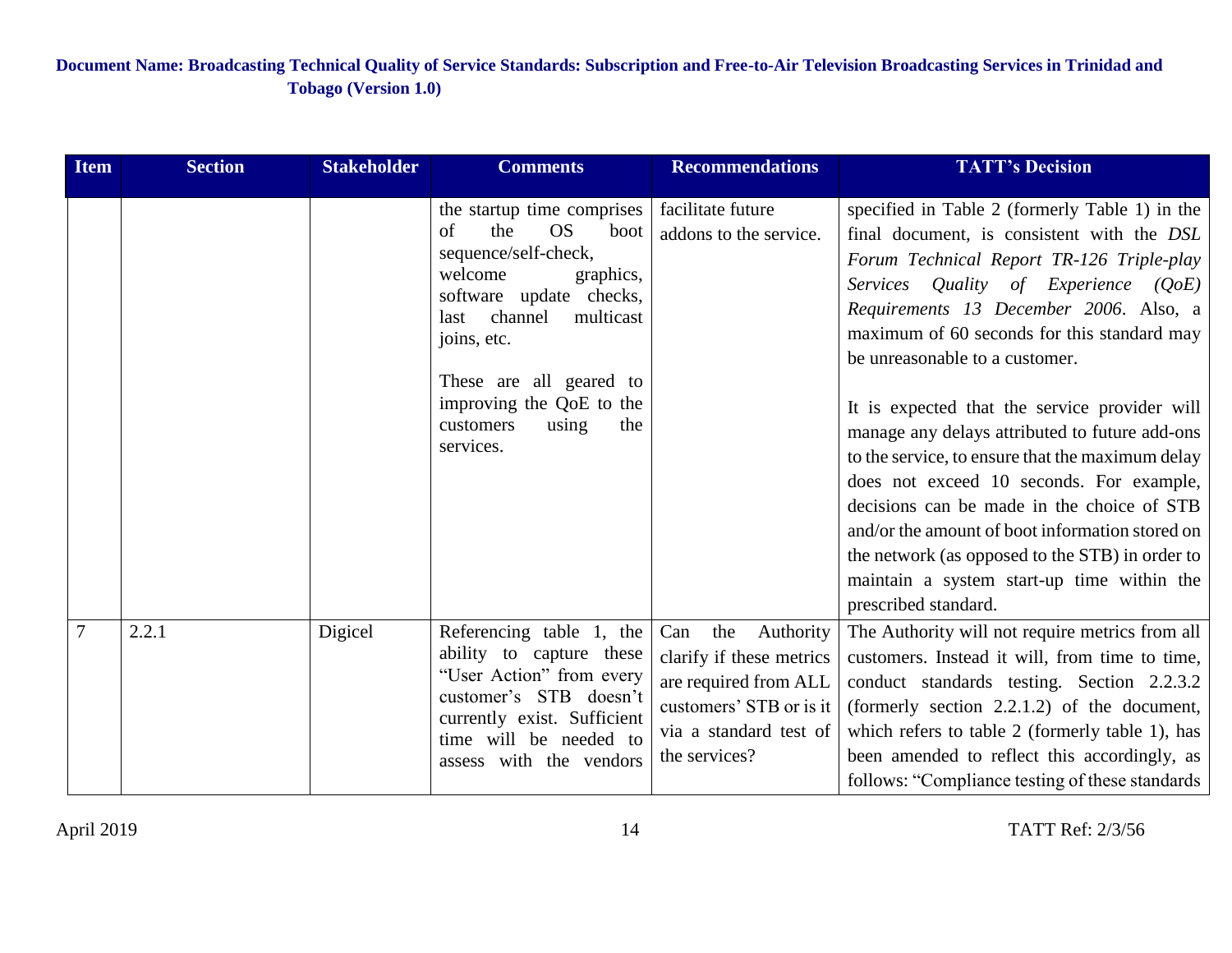| <b>Item</b> | <b>Section</b> | <b>Stakeholder</b> | <b>Comments</b>              | <b>Recommendations</b>   | <b>TATT's Decision</b>                             |
|-------------|----------------|--------------------|------------------------------|--------------------------|----------------------------------------------------|
|             |                |                    | their ability to collect and | If this data is required | shall be carried out from time to time at both the |
|             |                |                    | report on these metrics.     | from every STB then a    | headend and at a customer's STB."                  |
|             |                |                    |                              | cost/benefit analysis    |                                                    |
|             |                |                    |                              | should be completed      |                                                    |
|             |                |                    |                              | as this ability does not |                                                    |
|             |                |                    |                              | exist currently and it   |                                                    |
|             |                |                    |                              | may or may not be        |                                                    |
|             |                |                    |                              | technically possible.    |                                                    |
|             |                | <b>TSTT</b>        | Telecommunications           |                          | The Authority appreciates TSTT's review of         |
|             |                |                    | Services of Trinidad and     |                          | document and its comments<br>the<br>and            |
|             |                |                    | Tobago Limited (TSTT)        |                          | recommendations.                                   |
|             |                |                    | welcomes the opportunity     |                          |                                                    |
|             |                |                    | to comment on the second     |                          |                                                    |
|             |                |                    | round of this consultation   |                          |                                                    |
|             |                |                    | document "Broadcasting       |                          |                                                    |
|             |                |                    | Technical<br>Quality<br>of   |                          |                                                    |
|             |                |                    | Standards".<br>Service<br>It |                          |                                                    |
|             |                |                    | should be noted that the     |                          |                                                    |
|             |                |                    | comments expressed by        |                          |                                                    |
|             |                |                    | TSTT on this document in     |                          |                                                    |
|             |                |                    | no way constrains TSTT       |                          |                                                    |
|             |                |                    | further<br>making<br>from    |                          |                                                    |
|             |                |                    | comments in the future.      |                          |                                                    |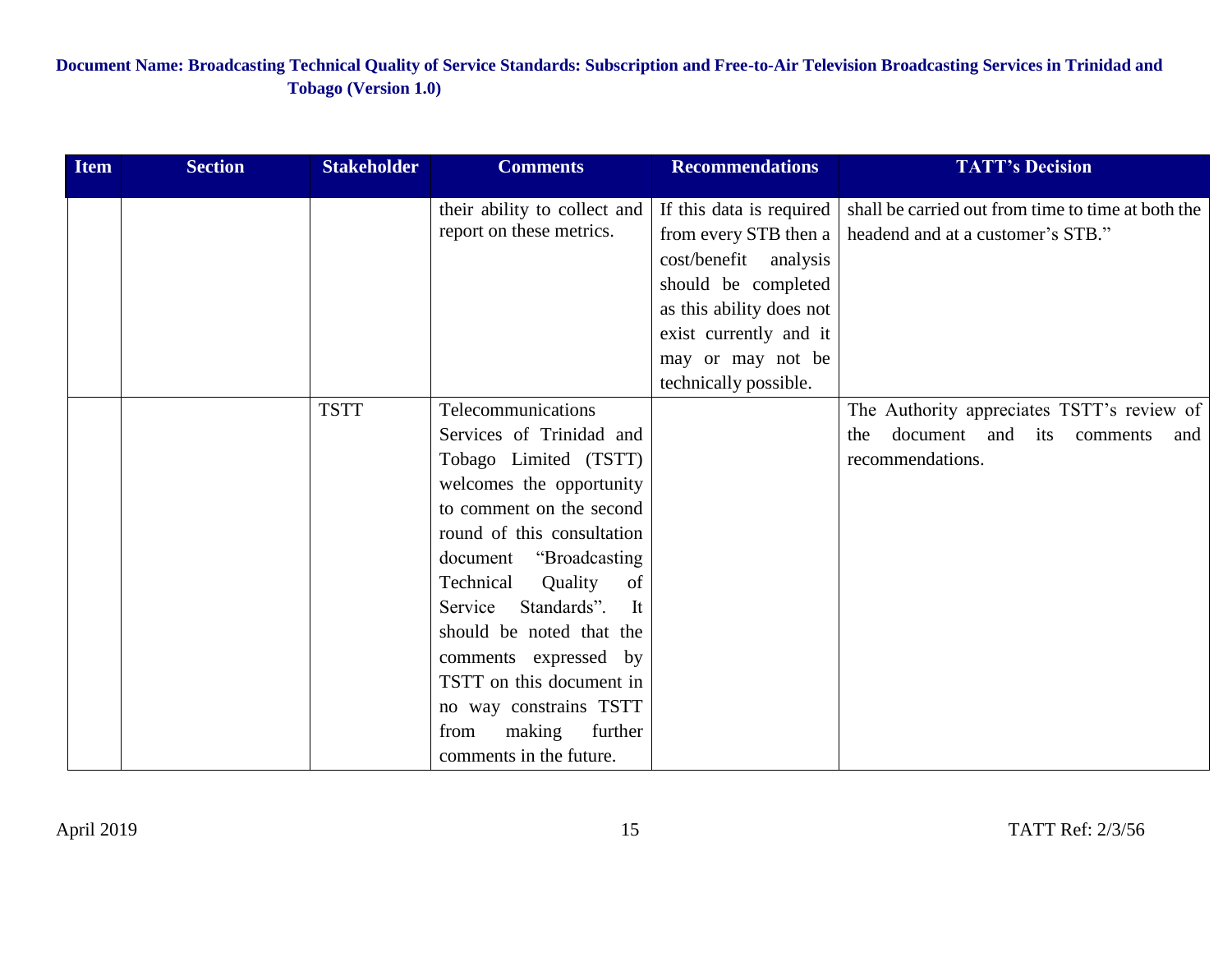| <b>Item</b> | <b>Section</b> | <b>Stakeholder</b> | <b>Comments</b>                                                                                                                                                                                                                                                                                      | <b>Recommendations</b>                                                                                                                                                | <b>TATT's Decision</b>                                                                                                                                                                                                                                                                                                                                                                                                                                                                                                                                                                                                                                                                                                                                                                                                                                        |
|-------------|----------------|--------------------|------------------------------------------------------------------------------------------------------------------------------------------------------------------------------------------------------------------------------------------------------------------------------------------------------|-----------------------------------------------------------------------------------------------------------------------------------------------------------------------|---------------------------------------------------------------------------------------------------------------------------------------------------------------------------------------------------------------------------------------------------------------------------------------------------------------------------------------------------------------------------------------------------------------------------------------------------------------------------------------------------------------------------------------------------------------------------------------------------------------------------------------------------------------------------------------------------------------------------------------------------------------------------------------------------------------------------------------------------------------|
|             |                | <b>TSTT</b>        | <b>TSTT</b><br>TATT's<br>notes<br>this<br>that<br>statement<br>document is a subset of its<br>Rights<br>Consumer<br>and<br><b>Obligations Policy (CROP)</b><br>2014.<br>However,<br>philosophically, this seems<br>odds<br>and<br>with,<br>at<br>inconsistent<br>the<br>with<br>referenced document. | TATT should overhaul<br>this<br>document,<br>reviewing it so that its<br>proposals are in line<br>with the customer-<br>perceived<br>network<br>performance criteria. | The Authority has an overall mandate to<br>promote and protect the interest of consumers.<br>This document, along with CROP and other<br>QoS standards, is geared towards ensuring a<br>satisfactory level of customer service in both<br>the telecommunications and broadcasting<br>sectors.<br>The Authority disagrees with TSTT that this<br>document is "at odds with, and inconsistent<br>with" the CROP document. TSTT is asked to<br>note that this document is intended to<br>complement CROP and to prescribe technical<br>parameters and standards for television<br>broadcasting services which are not included in<br>CROP.<br>CROP specifically states:<br>"It should be noted that the standards for quality"<br>maintenance of broadcasting services will be<br>defined in a subsequent policy framework to be<br>published by the Authority." |
|             |                |                    |                                                                                                                                                                                                                                                                                                      |                                                                                                                                                                       |                                                                                                                                                                                                                                                                                                                                                                                                                                                                                                                                                                                                                                                                                                                                                                                                                                                               |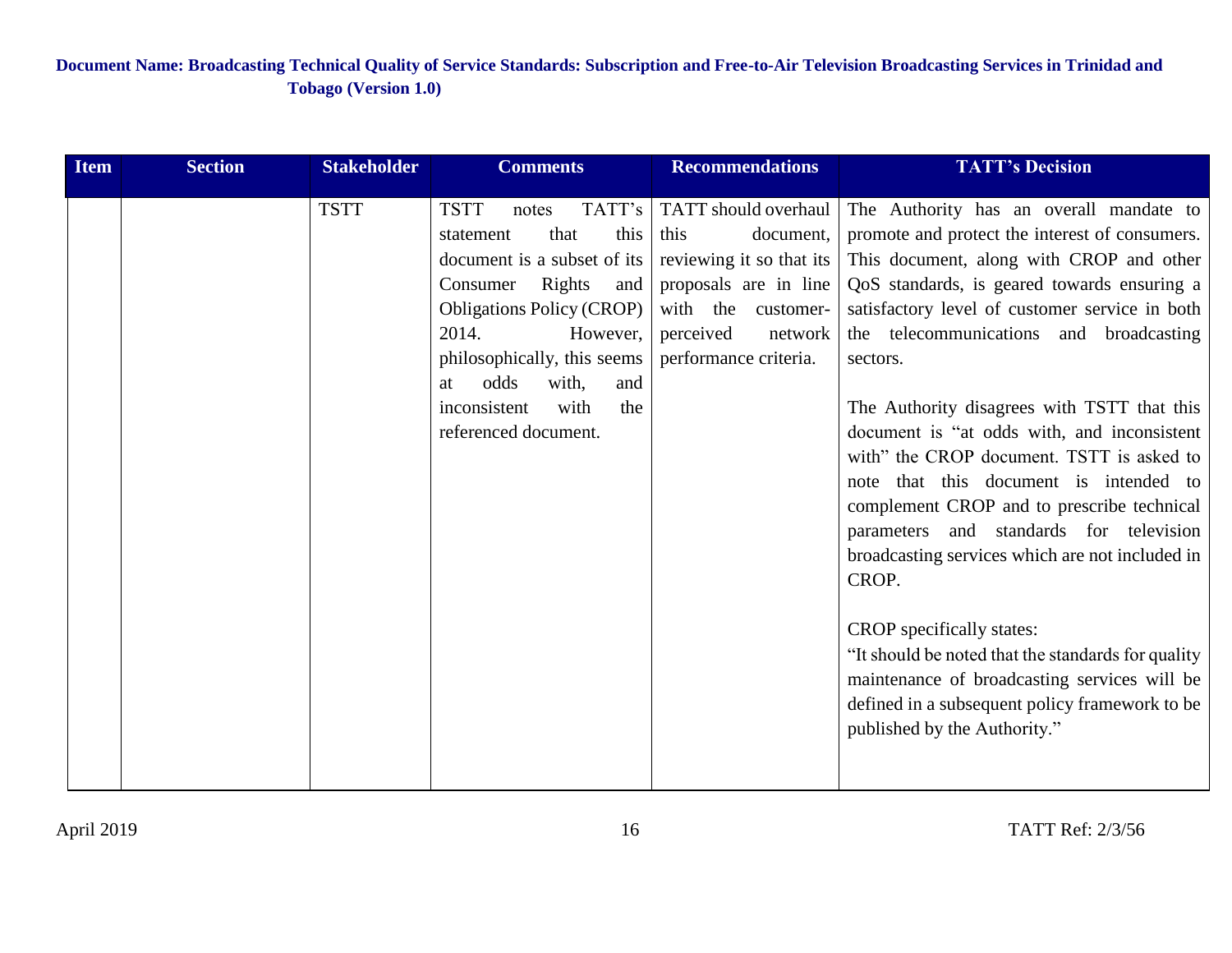| <b>Item</b> | <b>Section</b> | <b>Stakeholder</b> | <b>Comments</b>                                                                                                                                                                                                                                                                                                                                                                                                                                                       | <b>Recommendations</b> | <b>TATT's Decision</b>                                                                                                                                                                                                                                                                                                                                                                                                                                                                                                                                                                                                                                                                                                                                                                                                                                                                                                                                                        |
|-------------|----------------|--------------------|-----------------------------------------------------------------------------------------------------------------------------------------------------------------------------------------------------------------------------------------------------------------------------------------------------------------------------------------------------------------------------------------------------------------------------------------------------------------------|------------------------|-------------------------------------------------------------------------------------------------------------------------------------------------------------------------------------------------------------------------------------------------------------------------------------------------------------------------------------------------------------------------------------------------------------------------------------------------------------------------------------------------------------------------------------------------------------------------------------------------------------------------------------------------------------------------------------------------------------------------------------------------------------------------------------------------------------------------------------------------------------------------------------------------------------------------------------------------------------------------------|
|             |                |                    | The CROP 2014 document<br>takes a technology-neutral<br>approach to the definition<br>of standards. In that way,<br>regardless of the variances<br>the<br>underlying<br>in<br>technology used in the<br>delivery of the service, the<br>service providers<br>are<br>obliged to provide the same<br>quality of service to their<br>customers. As an example,<br>regardless of the mobile<br>technology used, be it<br>GSM, CDMA, UMTS, or<br>LTE, mobile operators are |                        | This document is the "subsequent policy"<br>framework".<br>Whilst, not all broadcast technical QoS<br>standards are inherently directly related to<br>customer-perceived network performance<br>criteria, all such standards can be used to ensure<br>that quality service is delivered to the customer.<br>The ITU's definition of technology neutrality,<br>as referenced in the Authority's Guiding<br>Principles for Regulatory Decision Making,<br>states:<br>'Technology<br>Neutrality "that<br>different<br>technologies<br>offering essentially similar<br>services should be regulated in similar manners.<br>technologies offering<br>However,<br>similar<br>services do not necessarily have similar features<br>in all aspects, and exactly identical regulations<br>may, therefore, result in the advantage of one<br>technology over another in the market.<br>Technology<br>neutral<br>regulation<br>can,<br>consequently,<br>slightly<br>differing<br>include |
|             |                |                    |                                                                                                                                                                                                                                                                                                                                                                                                                                                                       |                        |                                                                                                                                                                                                                                                                                                                                                                                                                                                                                                                                                                                                                                                                                                                                                                                                                                                                                                                                                                               |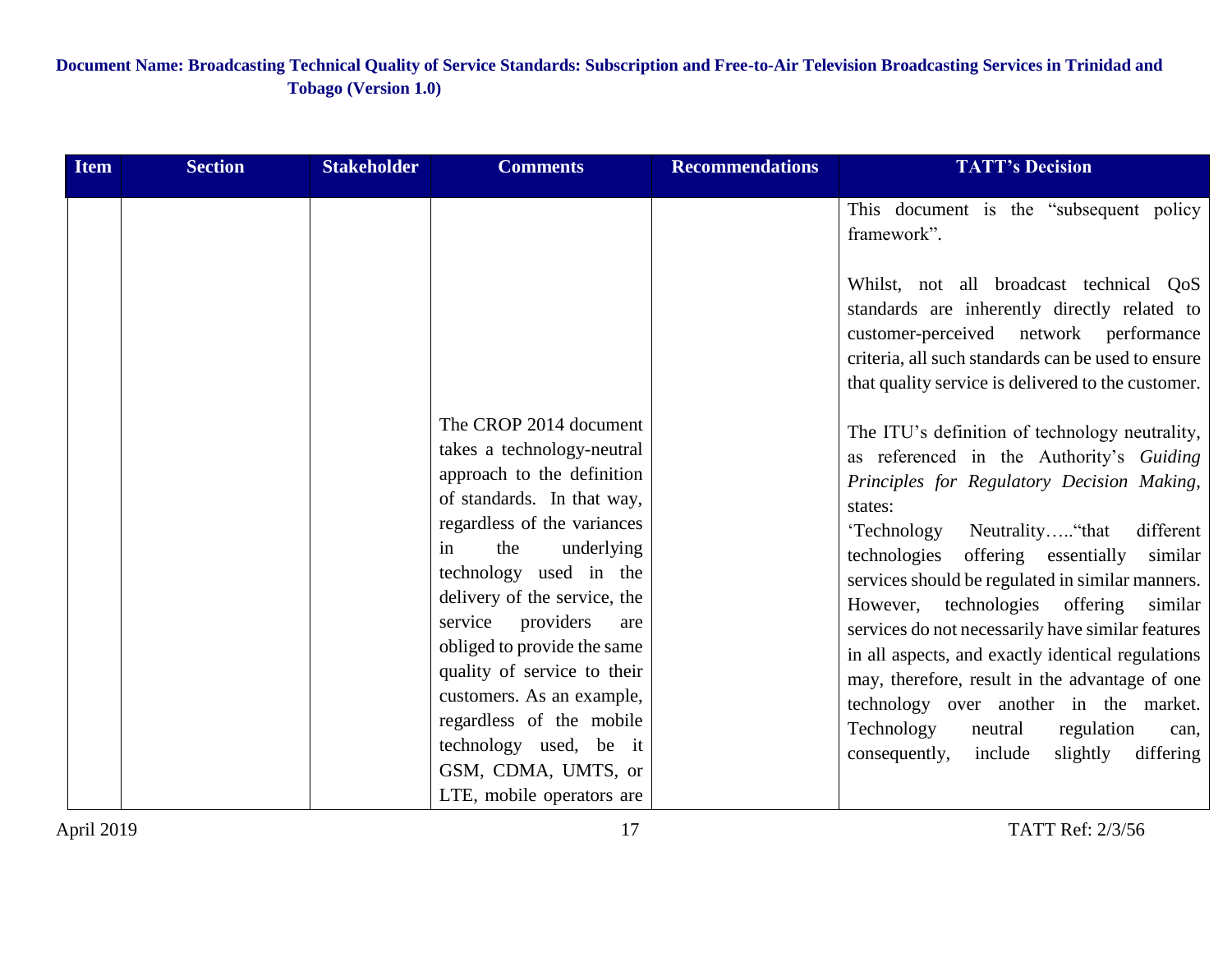| <b>Item</b> | <b>Section</b> | <b>Stakeholder</b> | <b>Comments</b>             |              |             | <b>Recommendations</b> | <b>TATT's Decision</b>                            |
|-------------|----------------|--------------------|-----------------------------|--------------|-------------|------------------------|---------------------------------------------------|
|             |                |                    | required to provide the     |              |             |                        | regulations for different technology solutions in |
|             |                |                    | same quality of service     |              |             |                        | the same market segments." (TATT 2015)            |
|             |                |                    | targets for dropped calls,  |              |             |                        |                                                   |
|             |                |                    | blocked calls etc. In this  |              |             |                        | The Authority is, therefore, guided by the above  |
|             |                |                    | way, the evaluation of      |              |             |                        | definition of technology neutrality when          |
|             |                |                    | services are unbiased by    |              |             |                        | making regulatory decisions.                      |
|             |                |                    | any particular preference   |              |             |                        |                                                   |
|             |                |                    | for technology and ensures  |              |             |                        | QoS parameters and standards for the different    |
|             |                |                    | the continued application   |              |             |                        | types of technologies can be found in the ITU     |
|             |                |                    | of the relevant metric as   |              |             |                        | Recommendations and other international           |
|             |                |                    | operators'                  | technology   |             |                        | standards specific to the type of technology.     |
|             |                |                    | solutions evolve.           |              |             |                        |                                                   |
|             |                |                    |                             |              |             |                        | In developing the document, the Authority         |
|             |                |                    | Indeed, Section 3.1.1 of    |              |             |                        | considered the various technologies employed      |
|             |                |                    | <b>CROP</b> states that     |              |             |                        | and associated technical QoS standards.           |
|             |                |                    | "Network Performance,       |              |             |                        |                                                   |
|             |                |                    | for purposes of this        |              |             |                        |                                                   |
|             |                |                    | document, is limited to the |              |             |                        |                                                   |
|             |                |                    | <b>Quality of Service</b>   |              |             |                        |                                                   |
|             |                |                    | received or rather,         |              |             |                        |                                                   |
|             |                |                    | perceived, by the           |              |             |                        |                                                   |
|             |                |                    | consumer"                   |              |             |                        |                                                   |
|             |                | <b>TSTT</b>        | <b>TSTT</b><br>notes        | this<br>that | <b>TATT</b> | should depart          | The Authority's technology neutral approach       |
|             |                |                    | adopts<br>document          | $\mathbf{a}$ | from        | technology-            | allows operators the latitude to employ           |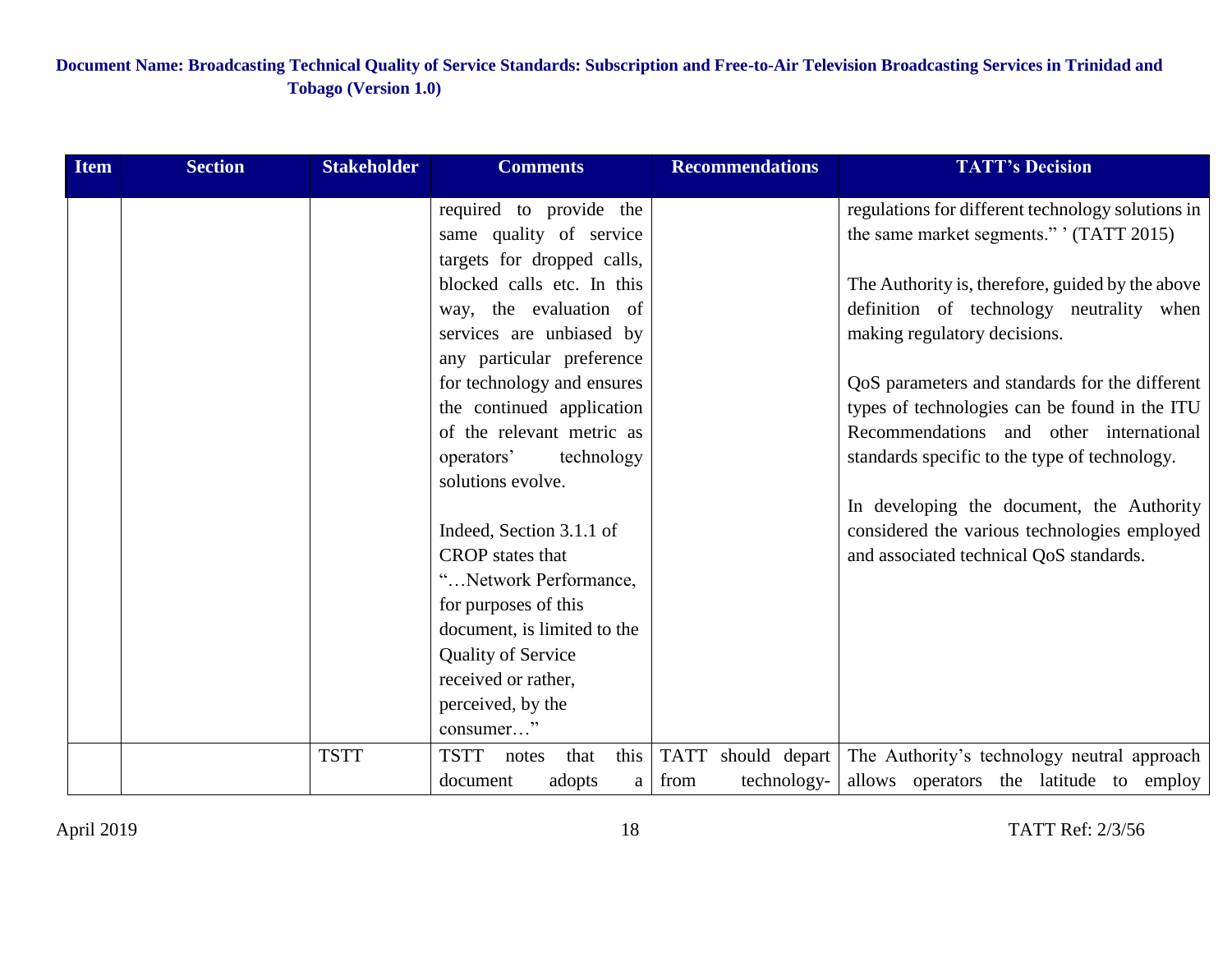| <b>Item</b> | <b>Section</b> | <b>Stakeholder</b> | <b>Comments</b>                                                                                                                                                                                                                                                                                                                                                                                                                                                                                                                                                                                                                                       | <b>Recommendations</b>                                                                                                                                                                                                                     | <b>TATT's Decision</b>                                                                                                                                                                                                                                                                                                                                                                                                                                                                                                                                                                                                                                                                                                                                                                                                                                                                                                                                                                                                                        |
|-------------|----------------|--------------------|-------------------------------------------------------------------------------------------------------------------------------------------------------------------------------------------------------------------------------------------------------------------------------------------------------------------------------------------------------------------------------------------------------------------------------------------------------------------------------------------------------------------------------------------------------------------------------------------------------------------------------------------------------|--------------------------------------------------------------------------------------------------------------------------------------------------------------------------------------------------------------------------------------------|-----------------------------------------------------------------------------------------------------------------------------------------------------------------------------------------------------------------------------------------------------------------------------------------------------------------------------------------------------------------------------------------------------------------------------------------------------------------------------------------------------------------------------------------------------------------------------------------------------------------------------------------------------------------------------------------------------------------------------------------------------------------------------------------------------------------------------------------------------------------------------------------------------------------------------------------------------------------------------------------------------------------------------------------------|
|             |                |                    | technology-centric<br>approach which purports to<br>demand different service<br>demands<br>service<br>on<br>providers based<br>on the<br>technology used. It even<br>goes on to suggest in Section<br>2.2.2 that for technologies for<br>which TATT is unfamiliar,<br>there is now an additional<br>requirement $-$ not outlined in<br>formal<br>the<br>process of<br>application – which the<br>operator must provide its own<br>This is<br>QoS plan.<br>essentially the opposite of<br>the philosophical approach<br>used by TATT in all of its<br>prevailing regulatory and<br>policy<br>framework<br>including:<br>The Authorisation<br>Framework | benchmarks<br>specific<br>which<br>create<br>regulatory<br>lacunas<br>within its framework<br>These<br>of oversight.<br>lacunas will lead to<br>regulatory<br>arbitrage<br>that will compromise<br>its ability to function<br>effectively. | technologies that they consider suitable for<br>delivering services. However, this approach<br>does not mean that the same standards would be<br>relevant or applicable for different technologies<br>that offer the same service. This is particularly<br>evident in the provision of broadcasting<br>services. For example, standards for QAM-<br>based HFC networks are not applicable to IP<br>networks (that provide IPTV), even though both<br>networks are used to offer subscription<br>television services.<br>The Authority agrees that the document seeks<br>to define the QoS standards based on the<br>specific technology employed. As stated above,<br>approach, using technology-based<br>this<br>benchmarks, is in line with the ITU's definition<br>of technology neutrality and, as a consequence,<br>the ITU's Recommendations and other<br>international standards used are specific to the<br>technologies employed.<br>The Authority does not agree that technology-<br>specific benchmarks create regulatory lacunas. |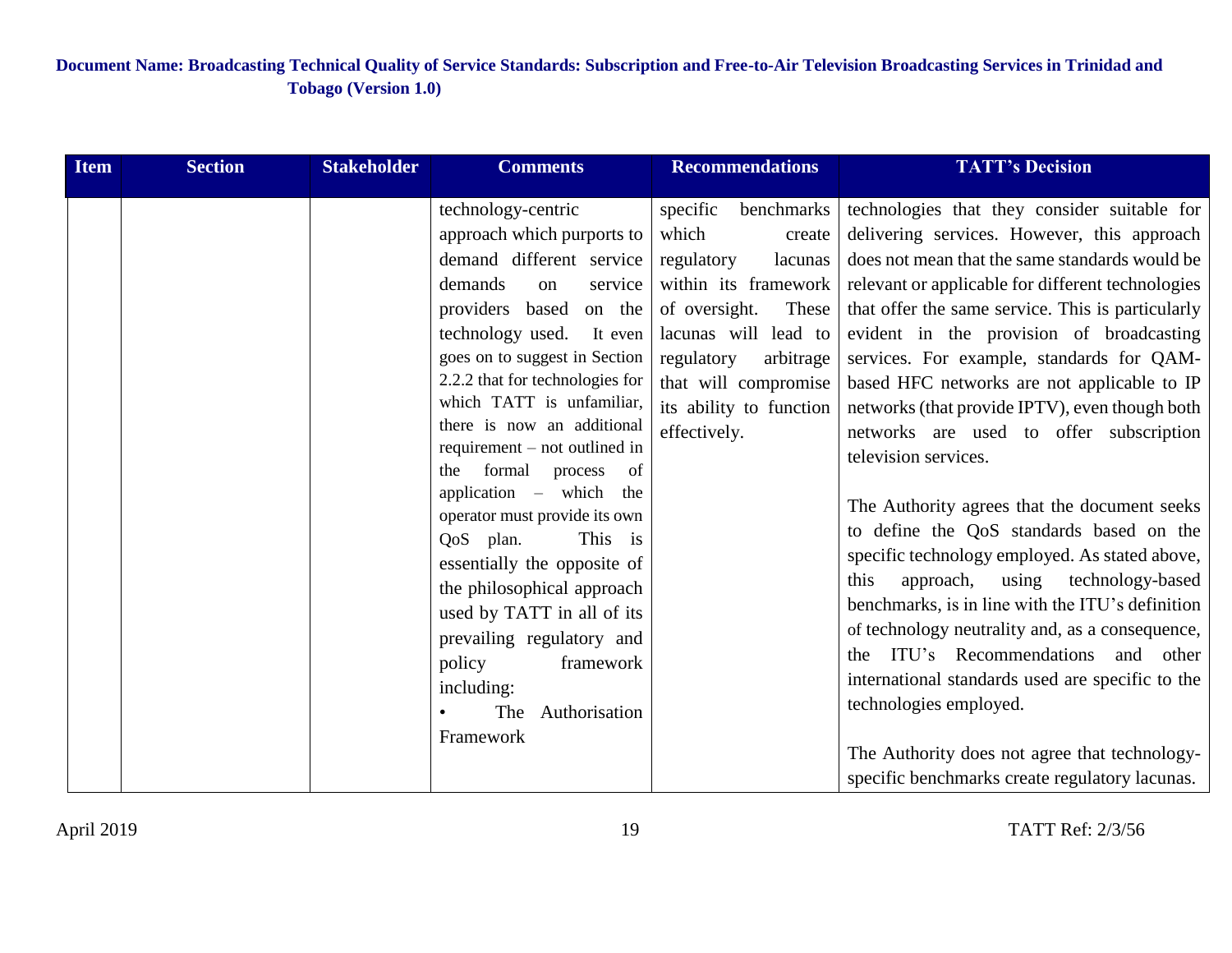| <b>Item</b> | <b>Section</b> | <b>Stakeholder</b> | <b>Comments</b>                                                                                                                                                                                                                                                                                                                                                          | <b>Recommendations</b>                                                                                                        | <b>TATT's Decision</b>                                                                                                                                                                                                                                                                                                   |
|-------------|----------------|--------------------|--------------------------------------------------------------------------------------------------------------------------------------------------------------------------------------------------------------------------------------------------------------------------------------------------------------------------------------------------------------------------|-------------------------------------------------------------------------------------------------------------------------------|--------------------------------------------------------------------------------------------------------------------------------------------------------------------------------------------------------------------------------------------------------------------------------------------------------------------------|
|             |                |                    | CROP,<br>the<br>and<br>$\bullet$<br>CQOS<br>proposed<br>Regulations,<br>Its Concession,<br>The<br>Interconnection Policy and<br>Regulations,<br>The<br>Access<br>to<br>Facilities<br>Policy<br>and<br>Regulations,<br>Universal<br>The<br>Service<br>Policy<br>and<br>Regulations<br>The Fees Policy<br>and Regulations,<br>The Costing<br>Methodology,<br>among others. |                                                                                                                               |                                                                                                                                                                                                                                                                                                                          |
|             |                |                    | The weakness of this<br>philosophy is admitted by<br>TATT in the DoRs in<br>Digicel's<br>to<br>response<br>comment on this question:<br>by acknowledging that<br>technologies that exist in                                                                                                                                                                              | <b>TATT</b><br>should<br>attempt to establish a<br>outside of the defined<br>process for application<br>(Section 2.2.2). This | not It is common practice for the Authority to adopt<br>generally accepted international standards.<br>requirement that is However, in relation to new technologies,<br>where international standards have not been<br>established, it is common practice for operators<br>using this new technology to submit their QoS |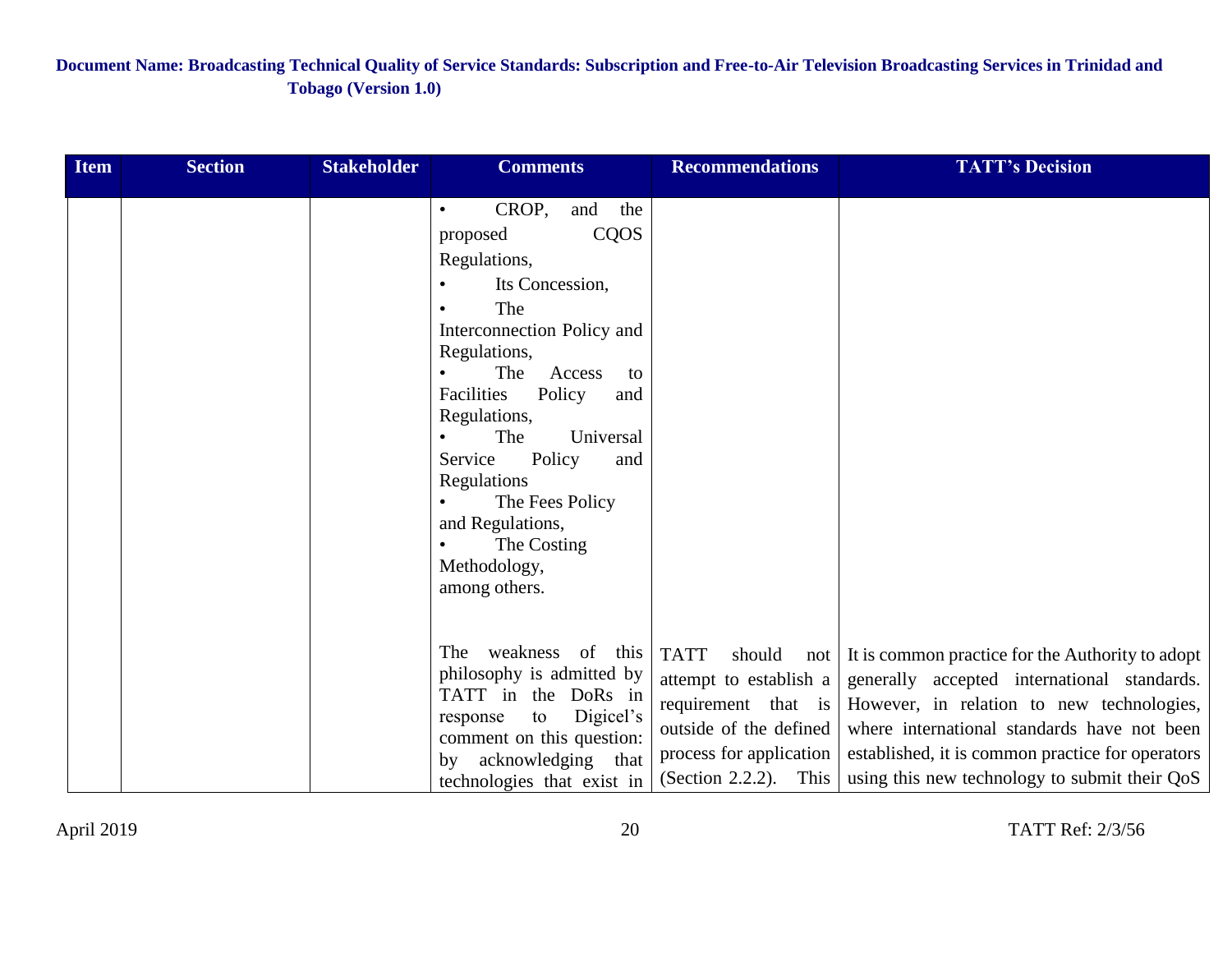| <b>Item</b> | <b>Section</b> | <b>Stakeholder</b> | <b>Comments</b>                                                                                                                                                                                                                                                                                                                                                                                                                                                                                                                                                                                              | <b>Recommendations</b>                                                                                                                                                                                                                                                                                                                                                                                                                                                                                                  | <b>TATT's Decision</b>                                                                                                                                                                                                                                                                                                                                                                                                                                                                                                                                                                                                                                                                                                                                                                                                                                                                                                                                               |
|-------------|----------------|--------------------|--------------------------------------------------------------------------------------------------------------------------------------------------------------------------------------------------------------------------------------------------------------------------------------------------------------------------------------------------------------------------------------------------------------------------------------------------------------------------------------------------------------------------------------------------------------------------------------------------------------|-------------------------------------------------------------------------------------------------------------------------------------------------------------------------------------------------------------------------------------------------------------------------------------------------------------------------------------------------------------------------------------------------------------------------------------------------------------------------------------------------------------------------|----------------------------------------------------------------------------------------------------------------------------------------------------------------------------------------------------------------------------------------------------------------------------------------------------------------------------------------------------------------------------------------------------------------------------------------------------------------------------------------------------------------------------------------------------------------------------------------------------------------------------------------------------------------------------------------------------------------------------------------------------------------------------------------------------------------------------------------------------------------------------------------------------------------------------------------------------------------------|
|             |                |                    | market can deliver<br>the<br>broadcast<br>services, but<br>exempting<br>those<br>technologies<br>the<br>from<br>this<br>oversight<br>of<br>framework,<br>would<br>establish a condition where<br>TATT would be in breach<br>of its obligations pursuant<br>to Section 3 of the Act $-$<br>TATT would be treating<br>similarly<br>situated<br>concessionaires unequally.<br>recommends that<br>TSTT<br>TATT abandon this change<br>in philosophy, and return to<br>the tenets outlined in its<br>prior<br>policies<br>of<br>$\overline{\phantom{m}}$<br>technology neutrality in its<br>regulatory functions. | process<br>creates<br>a<br>which is biased against<br>new technologies/new<br>operators and is thus<br>ultra vires the Act.<br>In accordance with<br>Section 3 of the Act.<br>TATT should revert to<br>its<br>principle<br>of<br>technology neutrality<br>and ensure that the<br>benchmarks applied to<br>all<br>similarly<br>categorised broadcast<br>services are the same<br>regardless<br>of<br>technology. That is;<br>all Free to Air<br>radio services should<br>have the same OoS<br>reception<br>requirements, | plan for the regulators' consideration. This is<br>consistent with international best practice. As<br>such, the Authority will require operators to<br>submit proof-of-performance plans for its<br>consideration, to ensure that such systems<br>enable subscribers to receive good quality<br>signals/service.<br>The standards in this document treat with the<br>contemporary technologies used to provide<br>television broadcasting services in Trinidad and<br>Tobago.<br>TSTT is asked to note that section 2.2.2 allows<br>operators to implement appropriate QoS<br>standards with the approval of the Authority.<br>The Authority utilises this approach to ensure<br>the consideration of both contemporary and<br>new technologies. Additionally, as new<br>technologies are employed, the Authority will<br>revise this document and consult upon it<br>accordingly, to keep in line with international<br>best practice and the recommended standards |